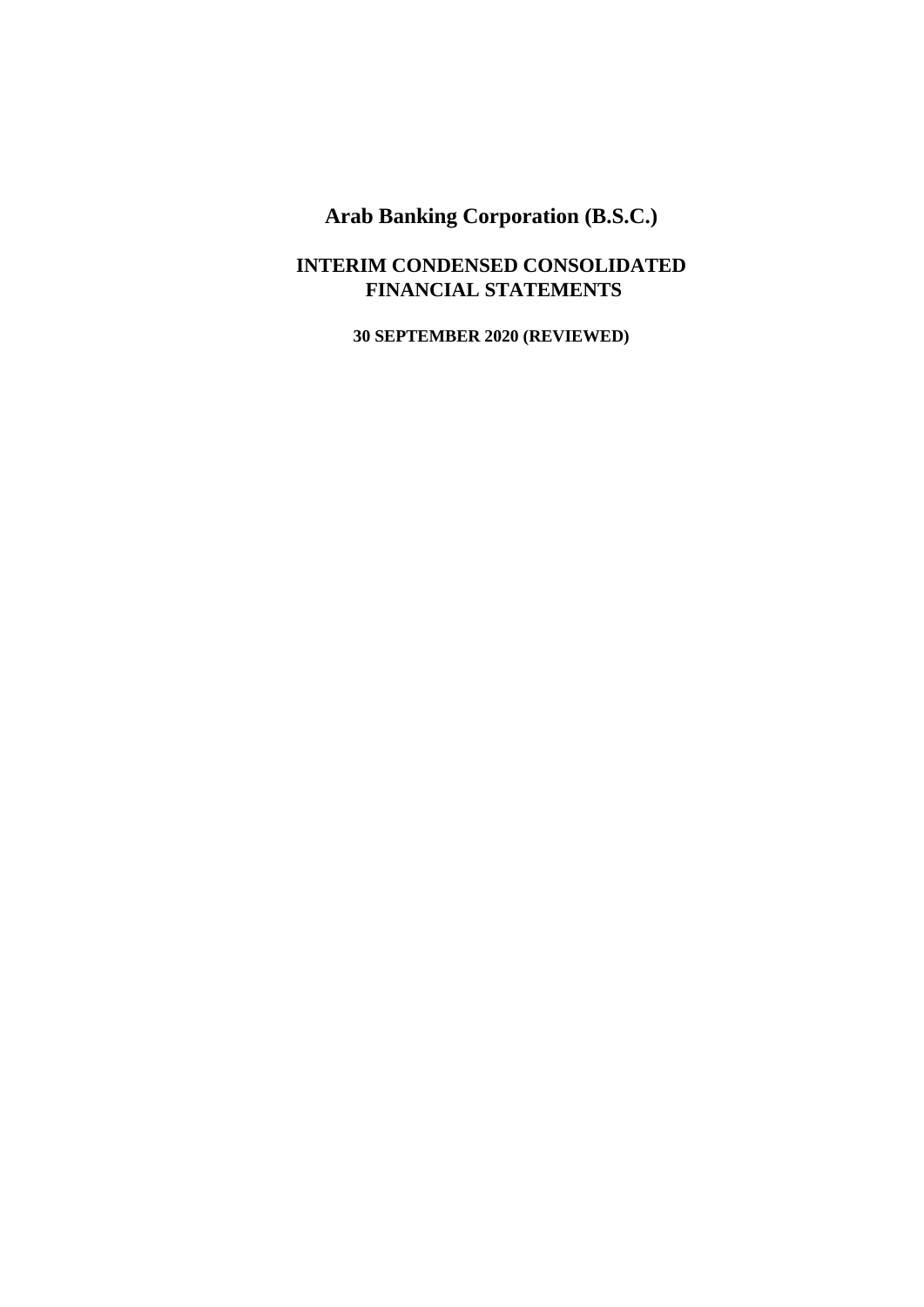

Ernst & Young — Middle East P.O. Box 140 East Tower  $-10^{th}$  floor Bahrain World Trade Center Manama Kingdom of Bahrain

Tel: +973 1753 5455 Fax: +973 1753 5405 manama@bh.ey.com www.ey.com/mena C.R. no. 29977-1

# **REPORT ON REVIEW OF INTERIM CONDENSED CONSOLIDATED FINANCIAL STATEMENTS TO THE BOARD OF DIRECTORS OF ARAB BANKING CORPORATION (B.S.C.)**

### *Introduction*

We have reviewed the accompanying interim condensed consolidated financial statements of Arab Banking Corporation (B.S.C.) [the "Bank"] and its subsidiaries [together the "Group"] as at 30 September 2020, comprising of the interim consolidated statement of financial position as at 30 September 2020 and the related interim consolidated statements of profit or loss and comprehensive income for the three-month period and nine-month period then ended, and interim consolidated statements of cash flows and changes in equity for the nine-month period then ended and explanatory notes. The Bank's Board of Directors is responsible for the preparation and presentation of these interim condensed consolidated financial statements in accordance with International Accounting Standard 34 Interim Financial Reporting (IAS 34), as modified by the Central Bank of Bahrain [the "CBB"] referred to under note 2 of the accompanying interim condensed consolidated financial statements. Our responsibility is to express a conclusion on these interim condensed consolidated financial statements based on our review.

### *Scope of review*

We conducted our review in accordance with International Standard on Review Engagements 2410, *Review of Interim Financial Information Performed by the Independent Auditor of the Entity.* A review of interim financial information consists of making inquiries, primarily of persons responsible for financial and accounting matters, and applying analytical and other review procedures. A review is substantially less in scope than an audit conducted in accordance with International Standards on Auditing and, consequently, does not enable us to obtain assurance that we would become aware of all significant matters that might be identified in an audit. Accordingly, we do not express an audit opinion.

### *Conclusion*

Based on our review, nothing has come to our attention that causes us to believe that the accompanying interim condensed consolidated financial statements are not prepared, in all material respects, in accordance with IAS 34 as modified by the CBB.

Ernet + Young

12 November 2020 Manama, Kingdom of Bahrain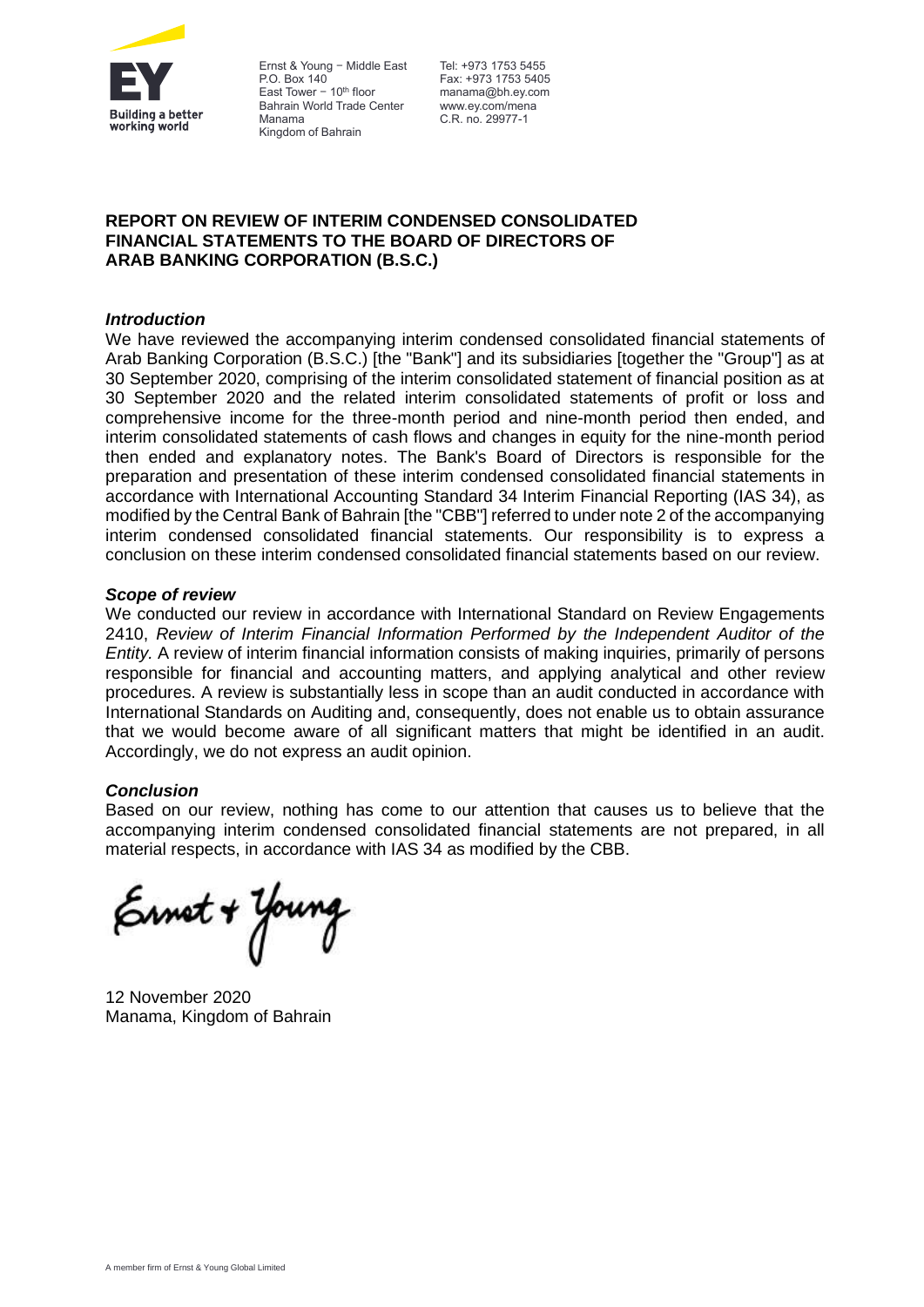# INTERIM CONSOLIDATED STATEMENT OF FINANCIAL POSITION

30 September 2020 (Reviewed)

*All figures in US\$ Million*

|                                                          |                | Reviewed                    | Audited             |
|----------------------------------------------------------|----------------|-----------------------------|---------------------|
|                                                          | <b>Notes</b>   | 30 September<br><b>2020</b> | 31 December<br>2019 |
| <b>ASSETS</b>                                            |                |                             |                     |
| Liquid funds                                             |                | 1,666                       | 1,874               |
| Trading securities                                       |                | 460                         | 507                 |
| Placements with banks and other financial institutions   |                | 2,239                       | 2,051               |
| Securities bought under repurchase agreements            |                | 1,528                       | 1,398               |
| Non-trading investments                                  | $\overline{4}$ | 5,998                       | 5,836               |
| Loans and advances                                       | 5              | 14,895                      | 16,452              |
| Other assets                                             |                | 2,533                       | 1,767               |
| Premises and equipment                                   |                | 190                         | 183                 |
| <b>TOTAL ASSETS</b>                                      |                | 29,509                      | 30,068              |
| <b>LIABILITIES</b>                                       |                |                             |                     |
| Deposits from customers                                  |                | 16,449                      | 16,666              |
| Deposits from banks                                      |                | 3,536                       | 3,897               |
| Certificates of deposit                                  |                | 378                         | 399                 |
| Securities sold under repurchase agreements              |                | 1,122                       | 1,008               |
| Taxation                                                 |                | 98                          | 63                  |
| Other liabilities                                        |                | 2,111                       | 1,466               |
| <b>Borrowings</b>                                        |                | 1,788                       | 2,080               |
| <b>Total liabilities</b>                                 |                | 25,482                      | 25,579              |
| <b>EQUITY</b>                                            |                |                             |                     |
| Share capital                                            |                | 3,110                       | 3,110               |
| Treasury shares                                          |                | (6)                         | (6)                 |
| Statutory reserve                                        |                | 520                         | 520                 |
| Retained earnings                                        |                | 997                         | 1,051               |
| Other reserves                                           |                | (946)                       | (644)               |
| EQUITY ATTRIBUTABLE TO THE SHAREHOLDERS OF<br>THE PARENT |                | 3,675                       | 4,031               |
|                                                          |                |                             |                     |
| Non-controlling interests                                |                | 352                         | 458                 |
| <b>Total equity</b>                                      |                | 4,027                       | 4,489               |
| <b>TOTAL LIABILITIES AND EQUITY</b>                      |                | 29,509                      | 30,068              |

These interim condensed consolidated financial statements were authorised for issue by the Board of Directors on 12 November 2020 and signed on their behalf by the Chairman, Deputy Chairman and the Group Chief Executive Officer.

Saddek El Kaber **Khaled Kawan** Mohammad Abdulredha Saleem **Khaled Kawan** Chairman **Chairman** Deputy Chairman Group Chief Executive Officer Deputy Chairman

 $\frac{1}{2}$  ,  $\frac{1}{2}$  ,  $\frac{1}{2}$  ,  $\frac{1}{2}$  ,  $\frac{1}{2}$  ,  $\frac{1}{2}$  ,  $\frac{1}{2}$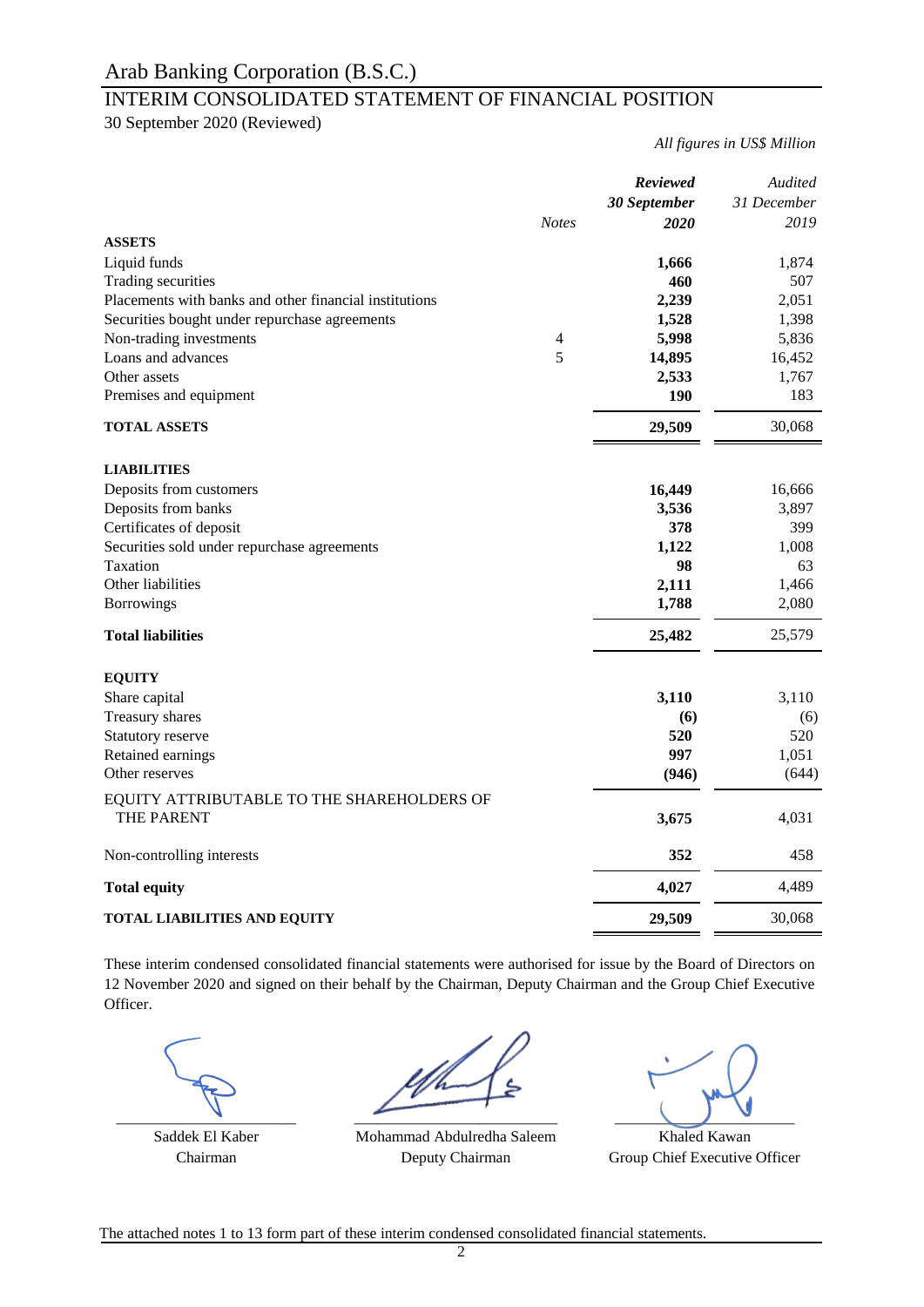# INTERIM CONSOLIDATED STATEMENT OF PROFIT OR LOSS

Nine-month period ended 30 September 2020 (Reviewed)

*All figures in US\$ Million*

|                                                  |                  | Reviewed           |       |                   |       |  |  |
|--------------------------------------------------|------------------|--------------------|-------|-------------------|-------|--|--|
|                                                  |                  | Three months ended |       | Nine months ended |       |  |  |
|                                                  |                  | 30 September       |       | 30 September      |       |  |  |
|                                                  | <b>Notes</b>     | 2020               | 2019  | 2020              | 2019  |  |  |
| <b>OPERATING INCOME</b>                          |                  |                    |       |                   |       |  |  |
| Interest and similar income                      |                  | 275                | 392   | 958               | 1,137 |  |  |
| Interest and similar expense                     |                  | (145)              | (250) | (576)             | (716) |  |  |
| Net interest income                              |                  | 130                | 142   | 382               | 421   |  |  |
| Other operating income                           | 6                | 58                 | 54    | 46                | 212   |  |  |
| <b>Total operating income</b>                    |                  | 188                | 196   | 428               | 633   |  |  |
| Credit loss expense                              | $\boldsymbol{7}$ | (60)               | (25)  | (234)             | (46)  |  |  |
| NET OPERATING INCOME AFTER                       |                  |                    |       |                   |       |  |  |
| <b>CREDIT LOSS EXPENSE</b>                       |                  | 128                | 171   | 194               | 587   |  |  |
| <b>OPERATING EXPENSES</b>                        |                  |                    |       |                   |       |  |  |
| <b>Staff</b>                                     |                  | 66                 | 84    | 218               | 254   |  |  |
| Premises and equipment                           |                  | 11                 | 10    | 32                | 30    |  |  |
| Other                                            |                  | 36                 | 33    | <b>110</b>        | 100   |  |  |
| Total operating expenses                         |                  | 113                | 127   | 360               | 384   |  |  |
| PROFIT (LOSS) BEFORE TAXATION                    |                  | 15                 | 44    | (166)             | 203   |  |  |
| Taxation (charge) reversal on foreign operations |                  | (2)                | 15    | 122               | (9)   |  |  |
| PROFIT (LOSS) FOR THE PERIOD                     |                  | 13                 | 59    | (44)              | 194   |  |  |
| Profit attributable to non-controlling interests |                  | (2)                | (10)  | (12)              | (33)  |  |  |
| PROFIT (LOSS) ATTRIBUTABLE TO THE                |                  |                    |       |                   |       |  |  |
| <b>SHAREHOLDERS OF THE PARENT</b>                |                  | 11                 | 49    | (56)              | 161   |  |  |
| <b>BASIC AND DILUTED EARNINGS (LOSS)</b>         |                  |                    |       |                   |       |  |  |
| PER SHARE (EXPRESSED IN US\$)                    |                  | 0.00               | 0.02  | (0.02)            | 0.05  |  |  |

 $\frac{1}{\sqrt{2\pi}}$ Saddek El Kaber

Chairman

 $\overline{\phantom{a}}$ 

Mohammad Abdulredha Saleem Deputy Chairman

 $\overbrace{\phantom{aaaaa}}^{x}$ 

Khaled Kawan Group Chief Executive Officer

The attached notes 1 to 13 form part of these interim condensed consolidated financial statements.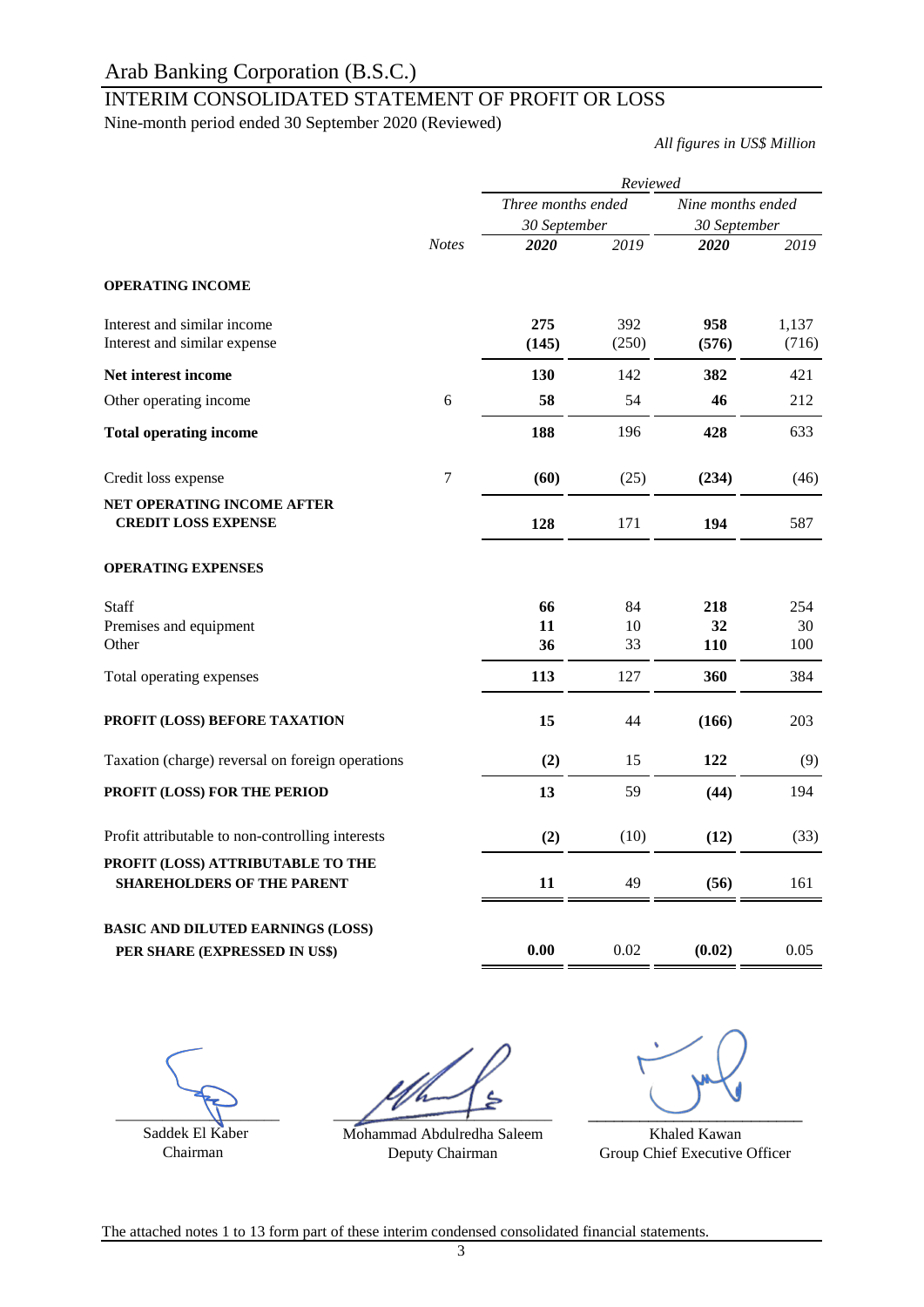# INTERIM CONSOLIDATED STATEMENT OF COMPREHENSIVE INCOME

Nine-month period ended 30 September 2020 (Reviewed)

*All figures in US\$ Million*

|                                                                                                                                                                | Reviewed<br>Three months ended |      | Reviewed<br>Nine months ended |      |  |
|----------------------------------------------------------------------------------------------------------------------------------------------------------------|--------------------------------|------|-------------------------------|------|--|
|                                                                                                                                                                |                                |      |                               |      |  |
|                                                                                                                                                                | 30 September                   |      | 30 September                  |      |  |
|                                                                                                                                                                | 2020                           | 2019 | 2020                          | 2019 |  |
| PROFIT (LOSS) FOR THE PERIOD                                                                                                                                   | 13                             | 59   | (44)                          | 194  |  |
| Other comprehensive income (loss):<br>Other comprehensive income (loss)<br>that will be reclassified (or recycled) to profit<br>or loss in subsequent periods: |                                |      |                               |      |  |
| Foreign currency translation:                                                                                                                                  |                                |      |                               |      |  |
| Unrealised loss on exchange translation in                                                                                                                     |                                |      |                               |      |  |
| foreign subsidiaries                                                                                                                                           | (26)                           | (84) | (301)                         | (62) |  |
| Debt instruments at FVOCI:                                                                                                                                     |                                |      |                               |      |  |
| Net change in fair value during the period                                                                                                                     | 42                             | 19   | (113)                         | 48   |  |
|                                                                                                                                                                | 16                             | (65) | (414)                         | (14) |  |
| Other comprehensive income that will not be reclassified<br>(or recycled) to profit or loss in subsequent periods:                                             |                                |      |                               |      |  |
| Net change in pension fund reserve                                                                                                                             |                                |      |                               |      |  |
| Net change in fair value of equity securities<br>during the period                                                                                             |                                |      |                               |      |  |
|                                                                                                                                                                |                                |      |                               |      |  |
| Other comprehensive income (loss) for the period                                                                                                               | 16                             | (65) | (414)                         | (14) |  |
| TOTAL COMPREHENSIVE INCOME                                                                                                                                     |                                |      |                               |      |  |
| (LOSS) FOR THE PERIOD                                                                                                                                          | 29                             | (6)  | (458)                         | 180  |  |
| <b>Attributable to:</b>                                                                                                                                        |                                |      |                               |      |  |
| Shareholders of the parent                                                                                                                                     | 38                             | 17   | (358)                         | 176  |  |
| Non-controlling interests                                                                                                                                      | (9)                            | (23) | (100)                         | 4    |  |
|                                                                                                                                                                | 29                             | (6)  | (458)                         | 180  |  |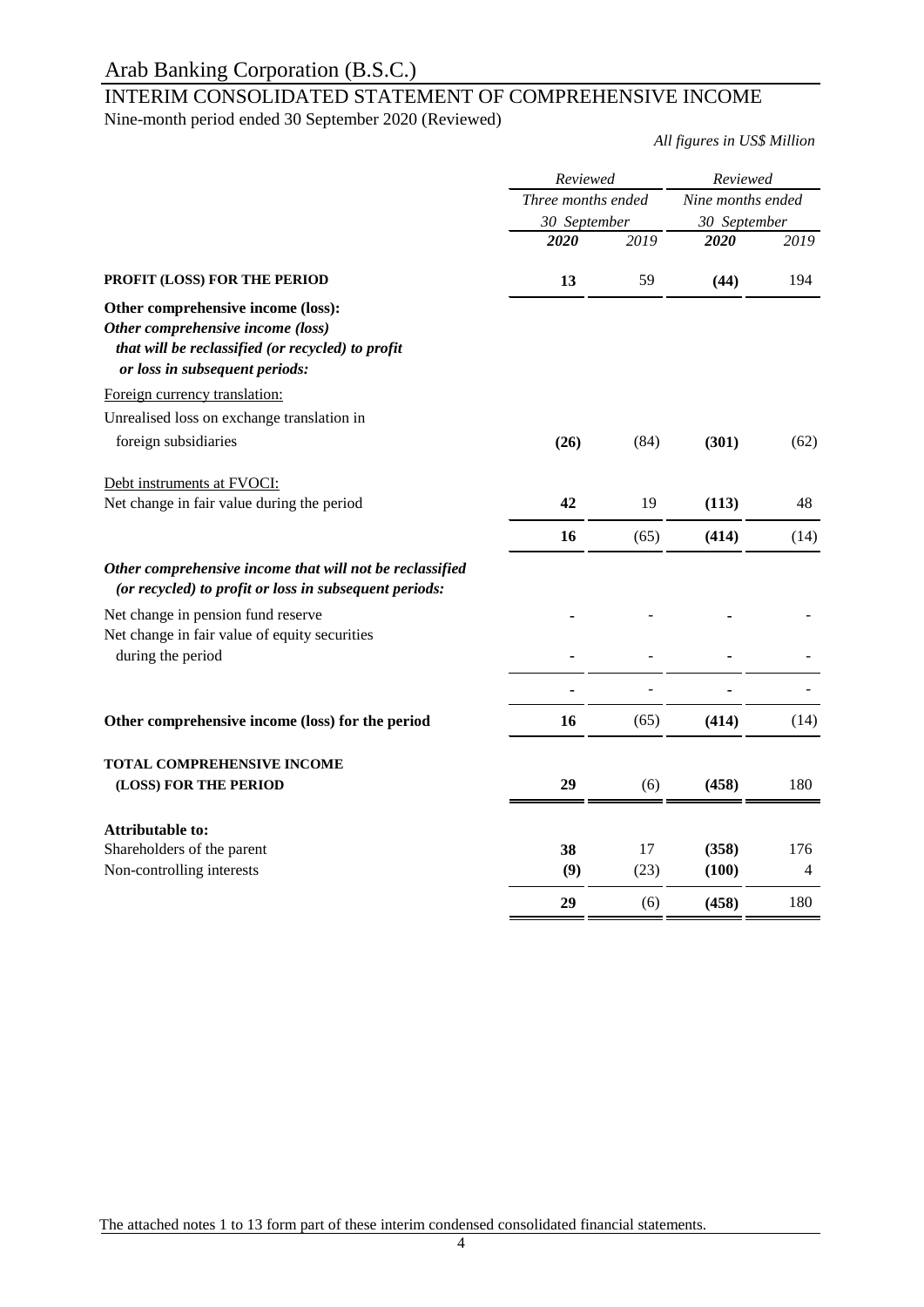# INTERIM CONSOLIDATED STATEMENT OF CASH FLOWS

Nine-month period ended 30 September 2020 (Reviewed)

|                                                              | All figures in US\$ million<br>Reviewed<br>Nine months ended<br>30 September |                |
|--------------------------------------------------------------|------------------------------------------------------------------------------|----------------|
|                                                              |                                                                              |                |
|                                                              |                                                                              |                |
|                                                              | 2020                                                                         | 2019           |
| <b>OPERATING ACTIVITIES</b>                                  |                                                                              |                |
| (Loss) profit for the period                                 | (44)                                                                         | 194            |
| Adjustments for:                                             |                                                                              |                |
| Credit loss expense                                          | 234                                                                          | 46             |
| Depreciation and amortisation                                | 33                                                                           | 29             |
| Gain on disposal of non-trading debt investments - net       | (22)                                                                         | (10)           |
| Changes in operating assets and liabilities:                 |                                                                              |                |
| Treasury bills and other eligible bills                      | 78                                                                           | 12             |
| Trading securities                                           | (95)                                                                         | 63             |
| Placements with banks and other financial institutions       | (255)                                                                        | 915            |
| Securities bought under repurchase agreements                | (464)                                                                        | 125            |
| Loans and advances                                           | (242)                                                                        | (769)          |
| Other assets                                                 | (1,074)                                                                      | (401)          |
| Deposits from customers                                      | 1,152                                                                        | (63)           |
| Deposits from banks                                          | 165                                                                          | (370)          |
| Securities sold under repurchase agreements                  | 127                                                                          | (371)          |
| Other liabilities                                            | 929                                                                          | 385            |
| Other non-cash movements                                     | (217)                                                                        | (16)           |
| Net cash from (used in) operating activities                 | 305                                                                          | (231)          |
| <b>INVESTING ACTIVITIES</b>                                  |                                                                              |                |
| Purchase of non-trading investments                          | (4,533)                                                                      | (2,915)        |
| Sale and redemption of non-trading investments               | 4,413                                                                        | 2,808          |
| Purchase of premises and equipment                           | (28)                                                                         | (22)           |
| Sale of premises and equipment                               | 4                                                                            | 3              |
| Investment in subsidiaries - net                             | 20                                                                           | $\overline{4}$ |
| Net cash used in investing activities                        | (124)                                                                        | (122)          |
| <b>FINANCING ACTIVITIES</b>                                  |                                                                              |                |
| (Repayment) issue of certificates of deposit - net           | (16)                                                                         | 287            |
| Issue of borrowings                                          | 184                                                                          | 156            |
| Repayment of borrowings                                      | (451)                                                                        | (116)          |
| Repurchase of borrowings                                     |                                                                              | (3)            |
|                                                              |                                                                              |                |
| Dividend paid to the Group's shareholders                    |                                                                              | (93)           |
| Dividend paid to non-controlling interests                   | (4)                                                                          | (18)           |
| Purchase of treasury shares - net                            |                                                                              | (1)            |
| Net cash (used in) from financing activities                 | (287)                                                                        | 212            |
| Net change in cash and cash equivalents                      | (106)                                                                        | (141)          |
| Effect of exchange rate changes on cash and cash equivalents | (24)                                                                         | 1              |
| Cash and cash equivalents at beginning of the period         | 1,657                                                                        | 1,341          |
| CASH AND CASH EQUIVALENTS AT END OF THE PERIOD*              | 1,527                                                                        | 1,201          |

\*Cash and cash equivalents comprises of liquid funds excluding treasury and other eligible bills with original maturities of more than three months amounting to US\$ 139 million (30 September 2019: US\$ 254 million).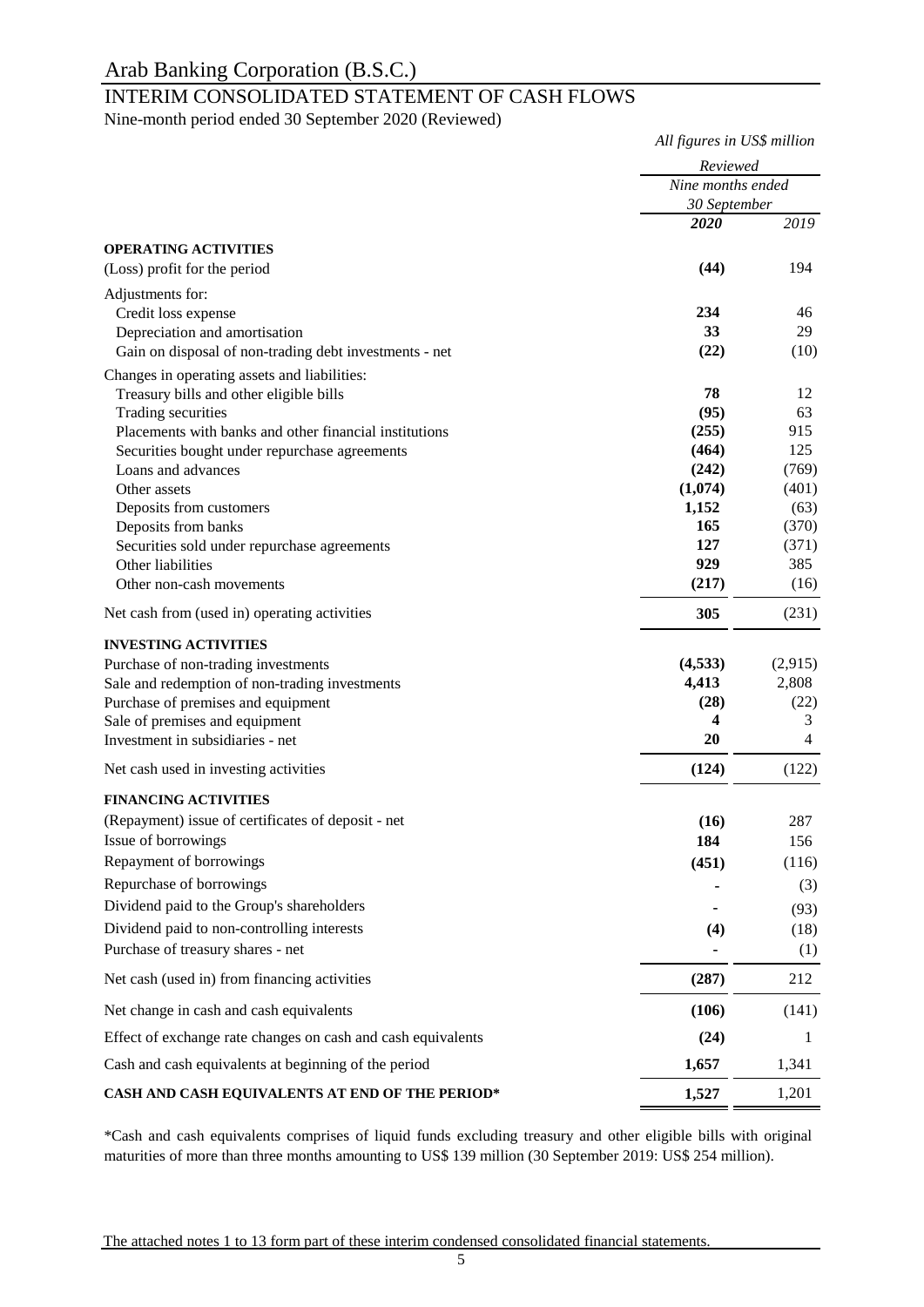# INTERIM CONSOLIDATED STATEMENT OF CHANGES IN EQUITY

Nine-month period ended 30 September 2020 (Reviewed)

*All figures in US\$ Million*

|                                                          |                          |          |                  |             |                          |                                                       |                |                          |              | Non-        |        |
|----------------------------------------------------------|--------------------------|----------|------------------|-------------|--------------------------|-------------------------------------------------------|----------------|--------------------------|--------------|-------------|--------|
|                                                          |                          |          |                  |             |                          |                                                       |                |                          |              | controlling | Total  |
|                                                          |                          |          |                  |             |                          | Equity attributable to the shareholders of the parent |                |                          |              | interests   | equity |
|                                                          |                          |          |                  |             |                          |                                                       | Other reserves |                          |              |             |        |
|                                                          |                          |          |                  |             |                          | Foreign                                               |                |                          |              |             |        |
|                                                          |                          |          |                  |             |                          | exchange                                              | Cumulative     | Pension                  |              |             |        |
|                                                          | <b>Share</b>             | Treasury | <b>Statutory</b> | Retained    | General                  | translation                                           | changes in     | fund                     |              |             |        |
|                                                          | capital                  | shares   | reserve          | $earnings*$ | reserve                  | adjustments                                           | fair value     | reserve                  | <b>Total</b> |             |        |
| At 31 December 2019                                      | 3,110                    | (6)      | 520              | 1,051       | 100                      | (754)                                                 | 42             | (32)                     | 4,031        | 458         | 4,489  |
| (Loss) profit for the period<br>Other comprehensive loss | $\overline{\phantom{a}}$ |          | $\blacksquare$   | (56)        | $\overline{\phantom{a}}$ |                                                       |                |                          | (56)         | 12          | (44)   |
| for the period                                           |                          |          |                  |             |                          | (189)                                                 | (113)          | $\overline{\phantom{0}}$ | (302)        | (112)       | (414)  |
| Total comprehensive loss                                 |                          |          |                  |             |                          |                                                       |                |                          |              |             |        |
| for the period                                           |                          |          |                  | (56)        | $\overline{\phantom{a}}$ | (189)                                                 | (113)          | $\overline{\phantom{a}}$ | (358)        | (100)       | (458)  |
| Other equity movements<br>in subsidiaries                |                          |          |                  | 2           |                          |                                                       |                |                          | 2            | (6)         | (4)    |
| At 30 September 2020 (reviewed)                          | 3,110                    | (6)      | 520              | 997         | 100                      | (943)                                                 | (71)           | (32)                     | 3,675        | 352         | 4,027  |

\* Retained earnings include non-distributable reserves arising from consolidation of subsidiaries amounting to US\$ 481 million (31 December 2019: US\$ 479 million).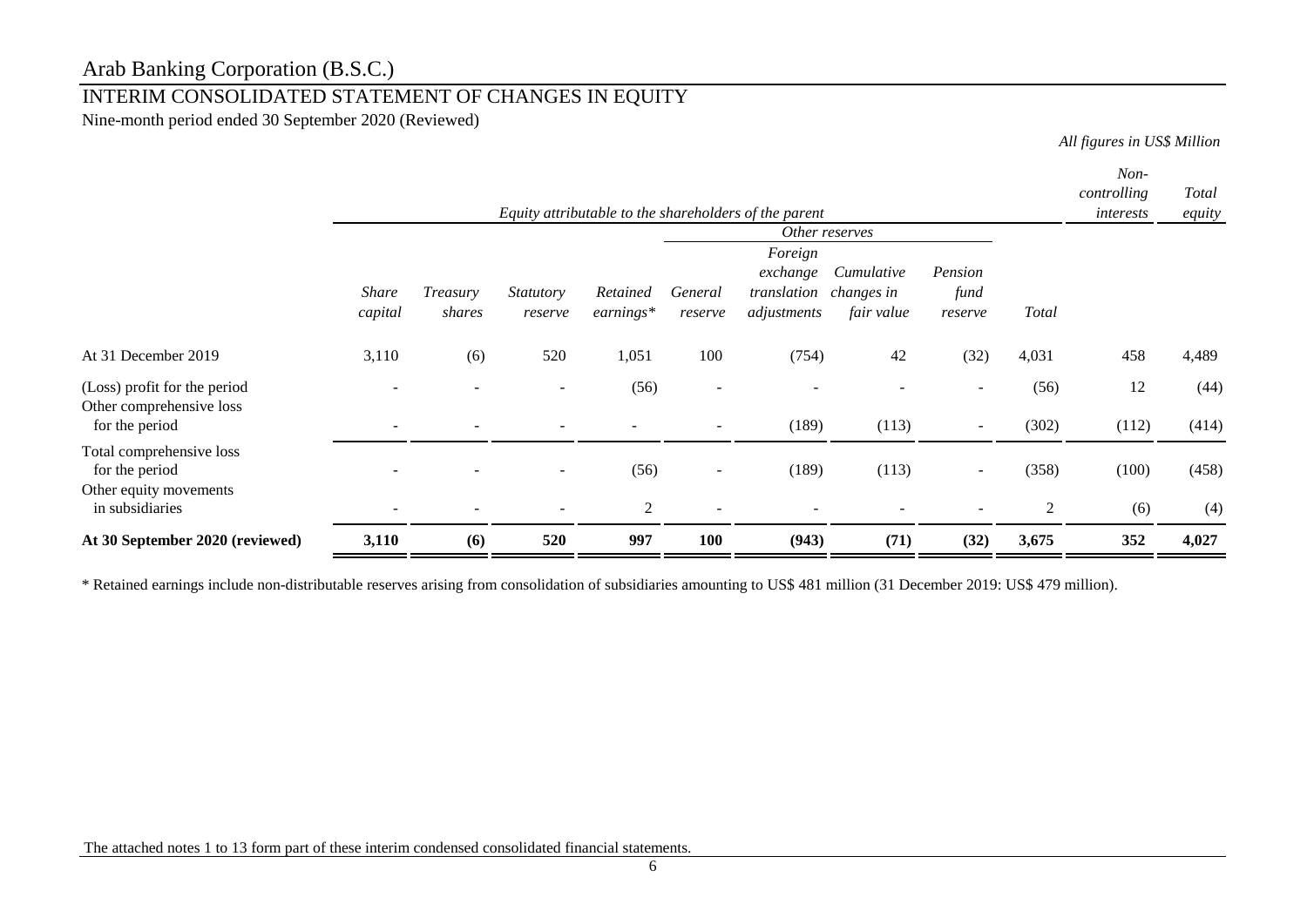# INTERIM CONSOLIDATED STATEMENT OF CHANGES IN EQUITY

Nine-month period ended 30 September 2020 (Reviewed)

*All figures in US\$ Million*

|                                                                                                                                | Equity attributable to the shareholders of the parent |                    |                      |                                         |                    |                                                   |                                        |                            | Non-<br>controlling<br>interests | Total<br>equity                                      |                    |
|--------------------------------------------------------------------------------------------------------------------------------|-------------------------------------------------------|--------------------|----------------------|-----------------------------------------|--------------------|---------------------------------------------------|----------------------------------------|----------------------------|----------------------------------|------------------------------------------------------|--------------------|
|                                                                                                                                |                                                       |                    |                      |                                         |                    |                                                   | Other reserves                         |                            |                                  |                                                      |                    |
|                                                                                                                                | <b>Share</b><br>capital                               | Treasury<br>shares | Statutory<br>reserve | Retained<br>earnings                    | General<br>reserve | Foreign<br>exchange<br>translation<br>adjustments | Cumulative<br>changes in<br>fair value | Pension<br>fund<br>reserve | <b>Total</b>                     |                                                      |                    |
| At 31 December 2018                                                                                                            | 3,110                                                 | (4)                | 501                  | 966                                     | 100                | (744)                                             | (37)                                   | (30)                       | 3,862                            | 454                                                  | 4,316              |
| Profit for the period<br>Other comprehensive (loss) income<br>for the period                                                   |                                                       |                    |                      | 161                                     |                    | (33)                                              | 48                                     |                            | 161<br>15                        | 33<br>(29)                                           | 194<br>(14)        |
| Total comprehensive income (loss)<br>for the period<br>Dividend<br>Purchase of treasury shares - net<br>Other equity movements |                                                       | (1)                | $\sim$               | 161<br>(93)<br>$\overline{\phantom{0}}$ |                    | (33)<br>$\overline{\phantom{a}}$                  | 48<br>$\overline{\phantom{a}}$         | $\sim$                     | 176<br>(93)<br>(1)               | $\overline{4}$<br>$\sim$<br>$\overline{\phantom{a}}$ | 180<br>(93)<br>(1) |
| in subsidiaries                                                                                                                |                                                       |                    |                      |                                         |                    |                                                   |                                        |                            |                                  | (14)                                                 | (13)               |
| At 30 September 2019 (reviewed)                                                                                                | 3,110                                                 | (5)                | 501                  | 1,035                                   | 100                | (777)                                             | 11                                     | (30)                       | 3,945                            | 444                                                  | 4,389              |

The attached notes 1 to 13 form part of these interim condensed consolidated financial statements.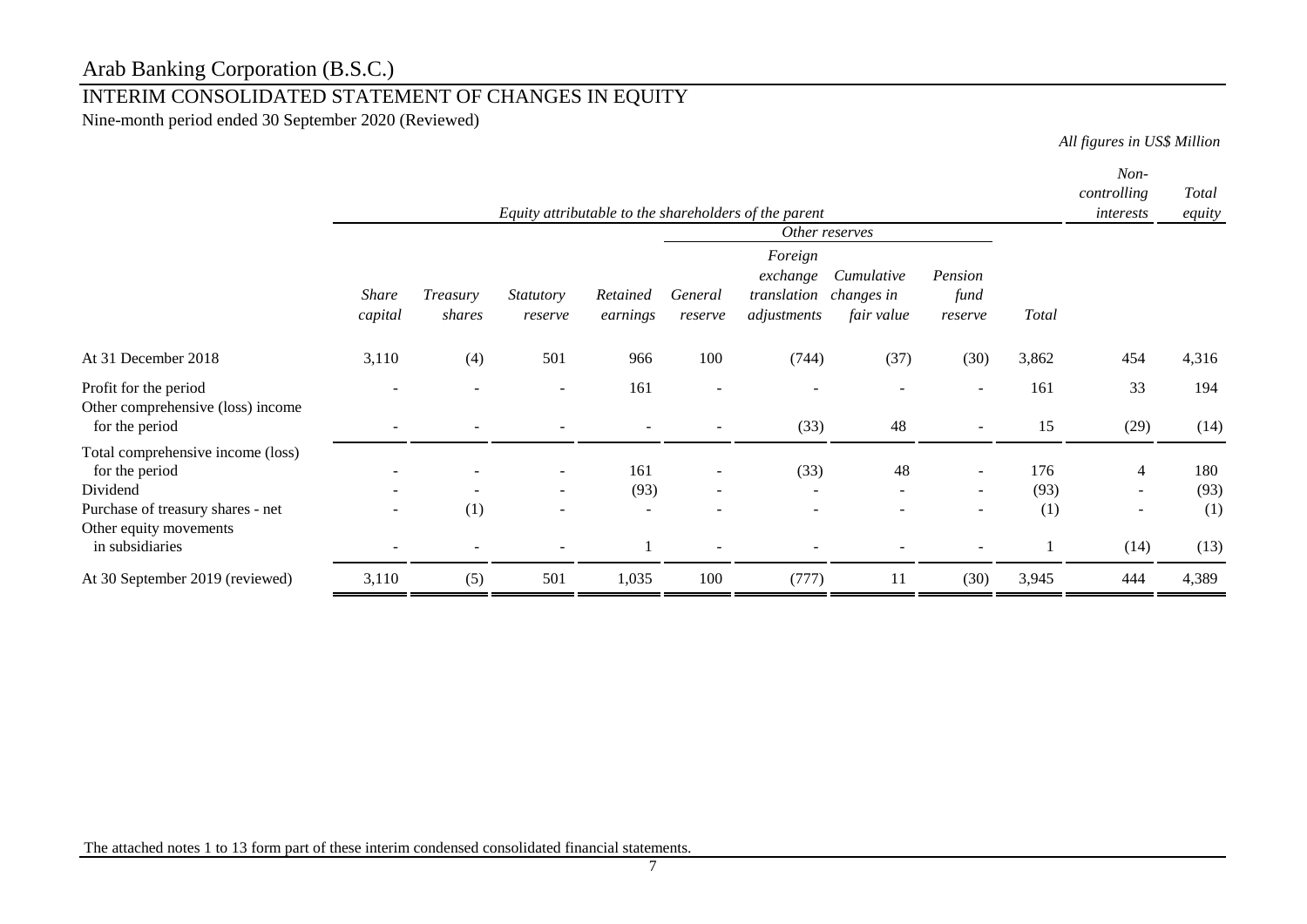30 September 2020 (Reviewed)

*All figures in US\$ million*

#### **1 INCORPORATION AND ACTIVITIES**

Arab Banking Corporation (B.S.C.) [the "Bank"] is incorporated in the Kingdom of Bahrain by an Amiri decree and operates under a wholesale banking licence issued by the Central Bank of Bahrain (the "CBB"). The Bank is a Bahraini Shareholding Company with limited liability and is listed on the Bahrain Bourse. The Central Bank of Libya is the ultimate parent of the Bank and its subsidiaries (together the "Group").

The Bank's registered office is at ABC Tower, Diplomatic Area, P.O. Box 5698, Manama, Kingdom of Bahrain. The Bank is registered under commercial registration number 10299 issued by the Ministry of Industry, Commerce and Tourism, Kingdom of Bahrain.

The Group offers a range of international wholesale banking services including Corporate Banking & Financial Institutions, Project & Structured Finance, Syndications, Treasury, Trade Finance services, Islamic Banking and the digital, mobile-only banking space named "ila Bank" within retail consumer banking services. Retail banking services are only provided in the MENA region.

### **2 BASIS OF PREPARATION AND CHANGES TO THE GROUP'S ACCOUNTING POLICIES**

#### **2.1 Basis of preparation**

These interim condensed consolidated financial statements for the nine-month period ended 30 September 2020 have been prepared in accordance with applicable rules and regulations issued by the CBB including the recently issued CBB circulars on regulatory concessionary measures in response to novel coronavirus ("COVID-19"). These rules and regulations, in particular CBB circular OG/226/2020 dated 21 June 2020, require the adoption of all International Financial Reporting Standards (IFRS) issued by the International Accounting Standards Board (IASB), except for:

- (a) recognition of modification losses on financial assets arising from payment holidays provided to customers impacted by COVID-19 without charging additional interest, in equity instead of profit or loss as required by IFRS 9 'Financial Instruments' (IFRS 9). Any other modification gain or loss on financial assets are recognised in accordance with the requirements of IFRS 9. Refer to note 2.3 for further details; and
- (b) recognition of financial assistance received from the government and/or regulators in response to its COVID-19 support measures that meets the government grant requirement, in equity, instead of profit or loss. This will only be to the extent of any modification loss recorded in equity as a result of 2.1(a) above, and the balance amount to be recognised in profit or loss. Any other financial assistance is recognised in accordance with the requirements of IAS 20 'Accounting for Government Grants and Disclosure of Government Assistance' (IAS 20). Refer to note 2.3 for further details.

The above framework for basis of preparation of the annual consolidated financial statements of the Group is hereinafter referred to as 'IFRS as modified by the CBB'.

These interim condensed consolidated financial statements have been presented in a condensed form in accordance with the guidance provided by International Accounting Standard 34 – 'Interim Financial Reporting' (IAS 34), using the IFRS as modified by the CBB framework. Hence, the framework used in the preparation of these interim condensed consolidated financial statements is hereinafter referred to as 'IAS 34 as modified by the CBB'.

The accounting policies, estimates and assumptions used in the preparation of annual consolidated financial statements of the Group for the year ended 31 December 2019 were in accordance with IFRS as issued by IASB. However, except for the modifications to accounting policies as mentioned above and in note 3 changes in accounting policies on and / adoption of new and amended accounting standards and interpretations as set out in note 2.4, all of which that have been applied retrospectively, all other accounting policies remain the same and have been consistently applied in these interim condensed consolidated financial statements. The retrospective application of the change in accounting policies did not result in any change to the financial information reported for the comparative period.

These interim condensed consolidated financial statements do not contain all information and disclosures required for the annual consolidated financial statements, and should be read in conjunction with the Group's annual consolidated financial statements for the year ended 31 December 2019. Further, results for the nine-month period ended 30 September 2020 are not necessarily indicative of the results that may be expected for the financial year ending 31 December 2020. Refer to note 13 for further details as well. \_\_\_\_\_\_\_\_\_\_\_\_\_\_\_\_\_\_\_\_\_\_\_\_\_\_\_\_\_\_\_\_\_\_\_\_\_\_\_\_\_\_\_\_\_\_\_\_\_\_\_\_\_\_\_\_\_\_\_\_\_\_\_\_\_\_\_\_\_\_\_\_\_\_\_\_\_\_\_\_\_\_\_\_\_\_\_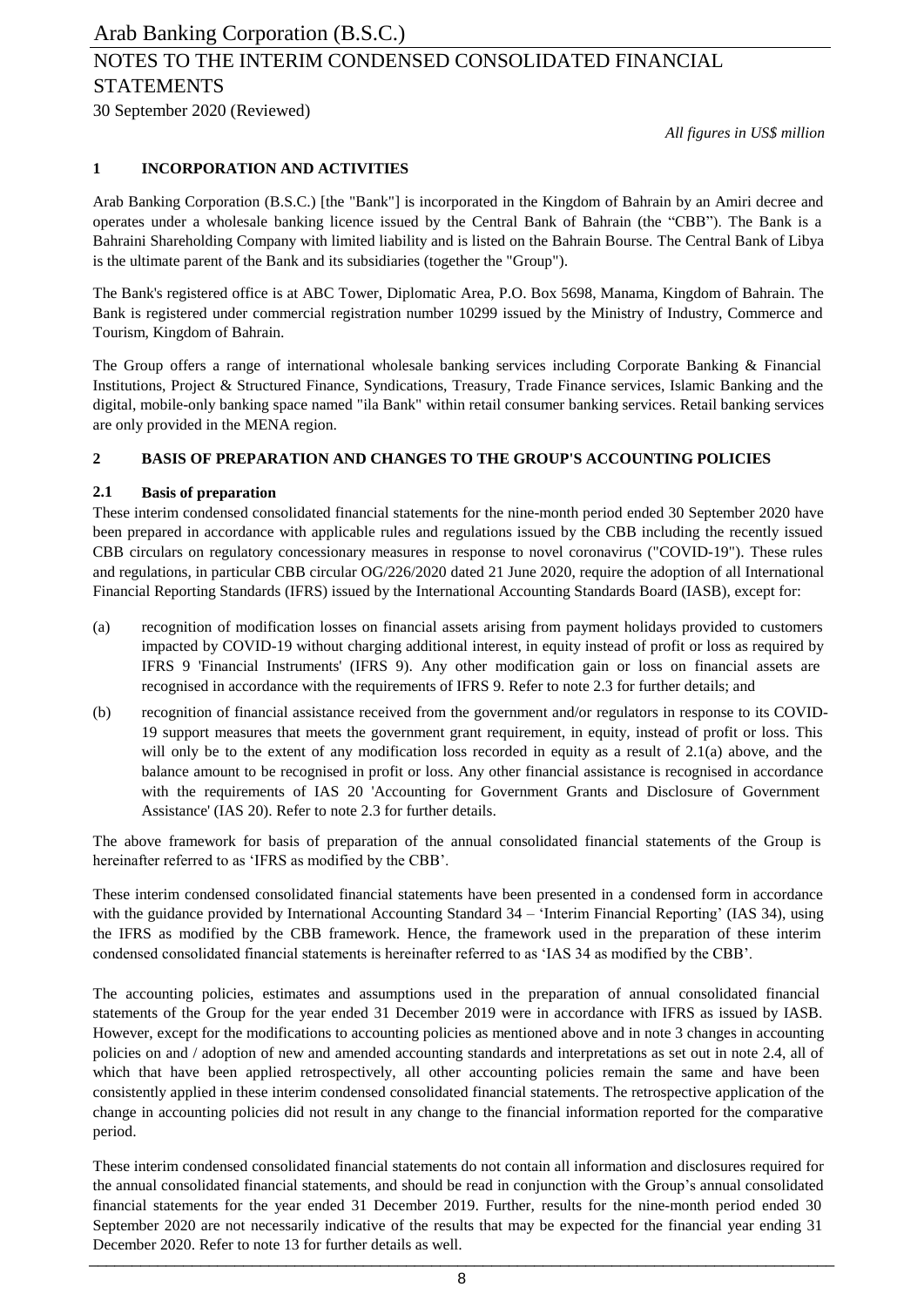30 September 2020 (Reviewed)

*All figures in US\$ million*

#### **2 BASIS OF PREPARATION AND CHANGES TO THE GROUP'S ACCOUNTING POLICIES (continued)**

### **2.2 Basis of consolidation**

These interim condensed consolidated financial statements include the financial statements of the Bank and its subsidiaries after elimination of inter-company transactions and balances.

### **2.3 Directives issued by the CBB and Government assistance**

During the period ended 30 September 2020, based on a regulatory directive issued by the CBB (refer note 2.1 above) as concessionary measures to mitigate the impact of COVID-19 and customer requests received, the Group provided payment holidays on financing exposures amounting to US\$ 923 million as part of its support to impacted customers, however, this did not result in any modification loss.

Further, an amount of US\$ 4 million (representing amount of financial assistance received) has been recognised in profit or loss during the current period as the Group had no modification losses to be recorded in equity (in line with note 2.1). The amount was recorded as a deduction from related expenses in the interim consolidated statement of profit or loss.

### **2.4 New standards, interpretations and amendments adopted by the Group**

The accounting policies adopted in the preparation of the interim condensed consolidated financial statements are consistent with those followed in the preparation of the Group's annual consolidated financial statements for the year ended 31 December 2019, except for the two modifications set out earlier, adoption of new standards effective as of 1 January 2020 and the new accounting policies adopted by the Group, as set out in note 3, all restrospectively.

For the accounting policies with respect to prior year comparative figures, refer to the annual consolidated financial statements for year ended 31 December 2019.

The following new and amended accounting standards became effective in 2020 and have been adopted by the Group in preparation of these interim condensed consolidated financial statements as applicable.

## **2.4.1** *Amendments to IFRS 3: Definition of a Business*

The amendment to IFRS 3 clarifies that to be considered a business, an integrated set of activities and assets must include, at a minimum, an input and a substantive process that together significantly contribute to the ability to create output. Furthermore, it clarified that a business can exist without including all of the inputs and processes needed to create outputs. These amendments had no impact on the interim condensed consolidated financial statements of the Group, but may impact future periods should the Group enter into any business combinations.

## **2.4.2** *Amendments to IFRS 7, IFRS 9 and IAS 39: Interest Rate Benchmark Reform*

The amendments to IFRS 9 and IAS 39 Financial Instruments: Recognition and Measurement provide a number of reliefs, which apply to all hedging relationships that are directly affected by interest rate benchmark reform. A hedging relationship is affected if the reform gives rise to uncertainties about the timing and or amount of benchmarkbased cash flows of the hedged item or the hedging instrument. These amendments had no impact on the interim condensed consolidated financial statements of the Group.

### **2.4.3** *Amendments to IAS 1 and IAS 8: Definition of Material*

The amendments provide a new definition of material that states "information is material if omitting, misstating or obscuring it could reasonably be expected to influence decisions that the primary users of general purpose financial statements make on the basis of those financial statements, which provide financial information about a specific reporting entity."

The amendments clarify that materiality will depend on the nature or magnitude of information, either individually or in combination with other information, in the context of the financial statements. A misstatement of information is material if it could reasonably be expected to influence decisions made by the primary users. These amendments had no impact on the interim condensed consolidated financial statements of, nor is there expected to be any future impact to the Group.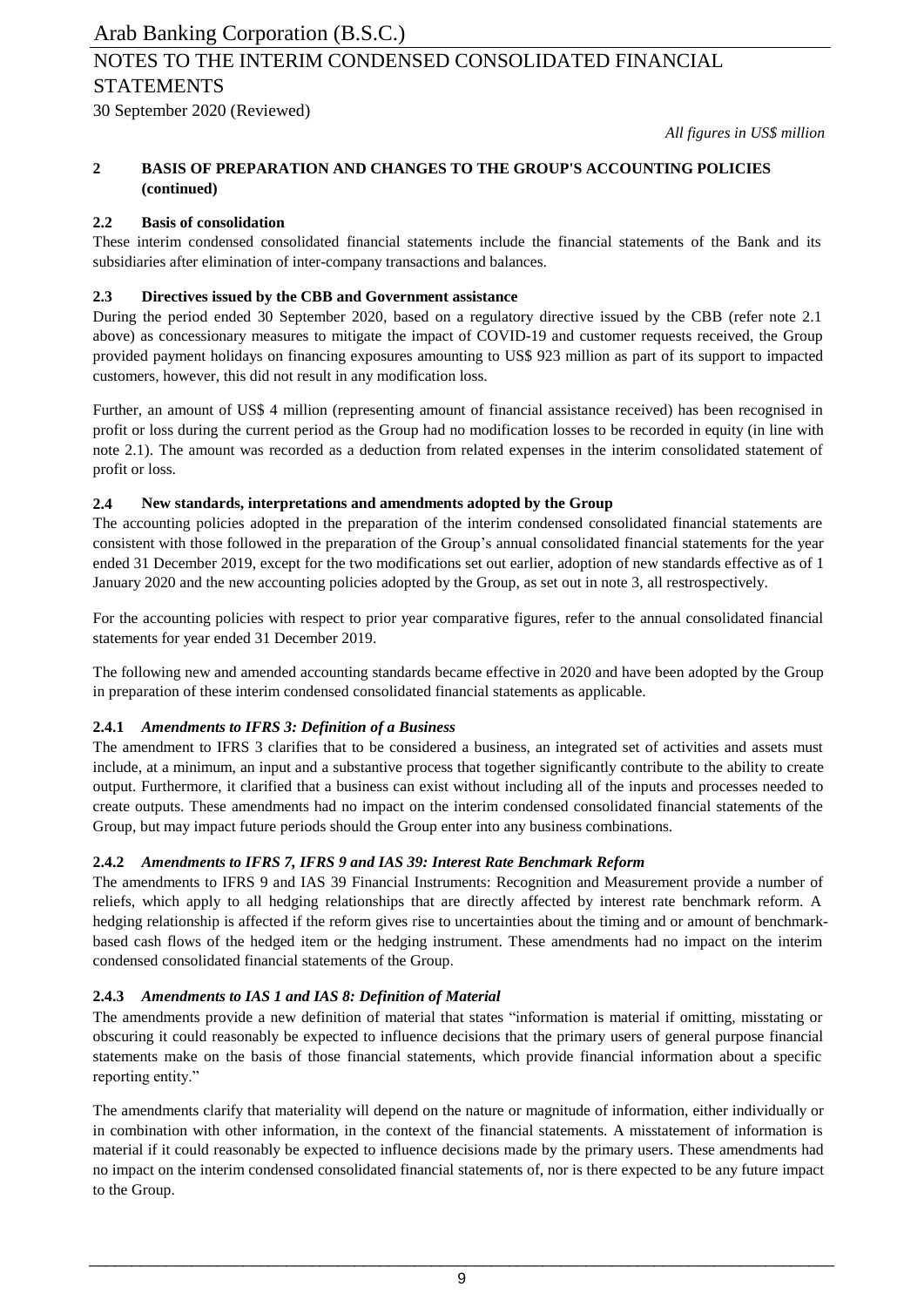30 September 2020 (Reviewed)

*All figures in US\$ million*

#### **2 BASIS OF PREPARATION AND CHANGES TO THE GROUP'S ACCOUNTING POLICIES (continued)**

### **2.5 New standards, interpretations and amendments issued but not yet effective**

There were no new standards, interpretations and amendments that are issued as of 1 January 2020 which are applicable to the Group and not yet effective up to the date of issuance of the Group's interim condensed consolidated financial statements.

## **3 SUMMARY OF SIGNIFICANT ACCOUNTING POLICIES**

In addition to the change in accounting policy as disclosed in note 2.1 and the adoption of new and amended standards and interpretations as set out in note 2.4, the Group has applied below accounting policy retrospectively during the period ended 30 September 2020. The application of below accounting policy did not result in any change to the comparative financial information.

#### **Government grants**

Government grants are recognised where there is reasonable assurance that the grant will be received and all attached conditions will be complied with. When the grant relates to an expense item, it is recognised as income on a systematic basis over the periods that the related costs, for which it is intended to compensate, are expensed. When the grant relates to an asset, it is recognised as income in equal amounts over the expected useful life of the related asset.

When the Group receives grants of non-monetary assets, the asset and the grant are recorded at nominal amounts and released to profit or loss over the expected useful life of the asset, based on the pattern of consumption of the benefits of the underlying asset by equal annual instalments.

### **4 NON-TRADING INVESTMENTS**

|                          | 30 September     | 31 December |
|--------------------------|------------------|-------------|
|                          | <b>2020</b>      | 2019        |
| <b>Debt securities</b>   |                  |             |
| At amortised cost        | 1,036            | 912         |
| At FVOCI                 | 5,049            | 5,005       |
|                          | 6,085            | 5,917       |
| <b>ECL</b> allowances    | (96)             | (91)        |
| Debt securities - net    | 5,989            | 5,826       |
| <b>Equity securities</b> |                  |             |
| At FVOCI                 | $\boldsymbol{9}$ | 10          |
| <b>Equity securities</b> | 9                | 10          |
|                          | 5,998            | 5,836       |

Following are the stage wise break-up of debt securities as of 30 September 2020 and 31 December 2019:

|                        |         | 30 September 2020        |         |              |  |  |
|------------------------|---------|--------------------------|---------|--------------|--|--|
|                        | Stage 1 | Stage 2                  | Stage 3 | <b>Total</b> |  |  |
| Debt securities, gross | 5,996   | $\overline{\phantom{a}}$ | 89      | 6,085        |  |  |
| ECL allowances         | (14)    |                          | (82)    | (96)         |  |  |
|                        | 5,982   |                          | 7       | 5,989        |  |  |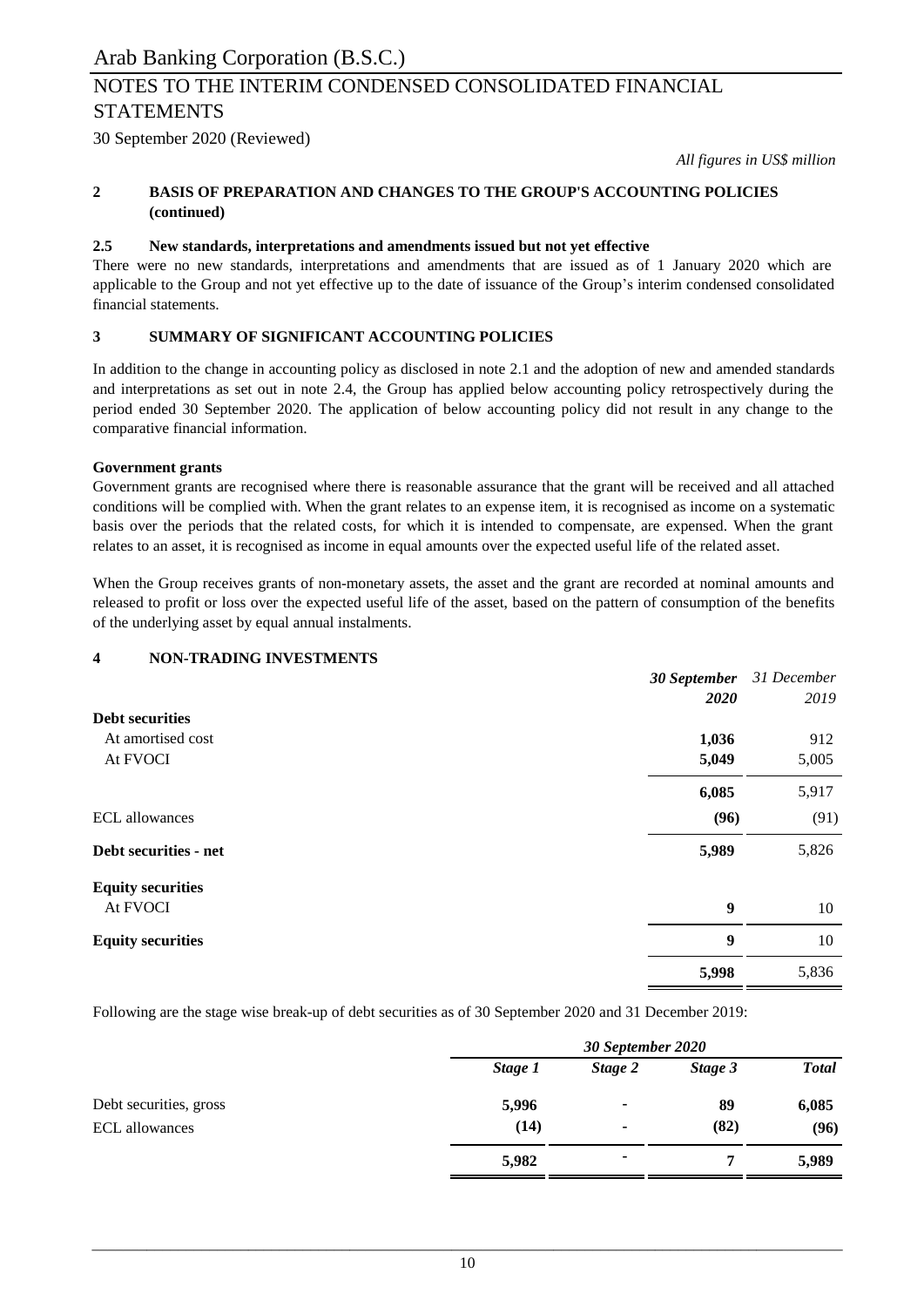# NOTES TO THE INTERIM CONDENSED CONSOLIDATED FINANCIAL **STATEMENTS**

30 September 2020 (Reviewed)

*All figures in US\$ million*

## **4 NON-TRADING INVESTMENTS (continued)**

|                        |         | 31 December 2019 |         |              |  |
|------------------------|---------|------------------|---------|--------------|--|
|                        | Stage 1 | Stage 2          | Stage 3 | <b>Total</b> |  |
| Debt securities, gross | 5,788   | 55               | 74      | 5,917        |  |
| ECL allowances         | (13)    | (4)              | (74)    | (91)         |  |
|                        | 5,775   | 51               | -       | 5,826        |  |

### **5 LOANS AND ADVANCES**

|                                                    | 30 September 2020 |                  |              |                 |  |  |
|----------------------------------------------------|-------------------|------------------|--------------|-----------------|--|--|
|                                                    | Stage 1           | Stage 2          | Stage 3      | <b>Total</b>    |  |  |
| Loans and advances, gross<br><b>ECL</b> allowances | 13,818<br>(87)    | 1,070<br>(95)    | 803<br>(614) | 15,691<br>(796) |  |  |
|                                                    | 13,731            | 975              | 189          | 14,895          |  |  |
|                                                    |                   | 31 December 2019 |              |                 |  |  |
|                                                    | Stage 1           | Stage 2          | Stage 3      | Total           |  |  |
| Loans and advances, gross                          | 15,575            | 859              | 635          | 17,069          |  |  |
| <b>ECL</b> allowances                              | (58)              | (67)             | (492)        | (617)           |  |  |
|                                                    | 15,517            | 792              | 143          | 16,452          |  |  |

An analysis of movement in the ECL allowances during the periods ended 30 September 2020 and 30 September 2019 are as follows:

|                                          | Stage 1 | Stage 2 | Stage 3 | <b>Total</b> |
|------------------------------------------|---------|---------|---------|--------------|
| As at 1 January 2020                     | 58      | 67      | 492     | 617          |
| Net transfers between stages             | (1)     | 3       | (2)     |              |
| Amounts written-off                      |         |         | (21)    | (21)         |
| Charge for the period - net              | 35      | 29      | 156     | 220          |
| Exchange adjustments and other movements | (5)     | (4)     | (11)    | (20)         |
| As at 30 September 2020                  | 87      | 95      | 614     | 796          |
|                                          | Stage 1 | Stage 2 | Stage 3 | Total        |
| As at 1 January 2019                     | 47      | 88      | 429     | 564          |
| Net transfers between stages             |         | (19)    | 19      |              |
| Amounts written-off                      |         |         | (46)    | (46)         |
| Charge (reversal) for the period - net   | 11      | (4)     | 35      | 42           |
| Exchange adjustments and other movements | (1)     | (1)     | 19      | 17           |
| As at 30 September 2019                  | 57      | 64      | 456     | 577          |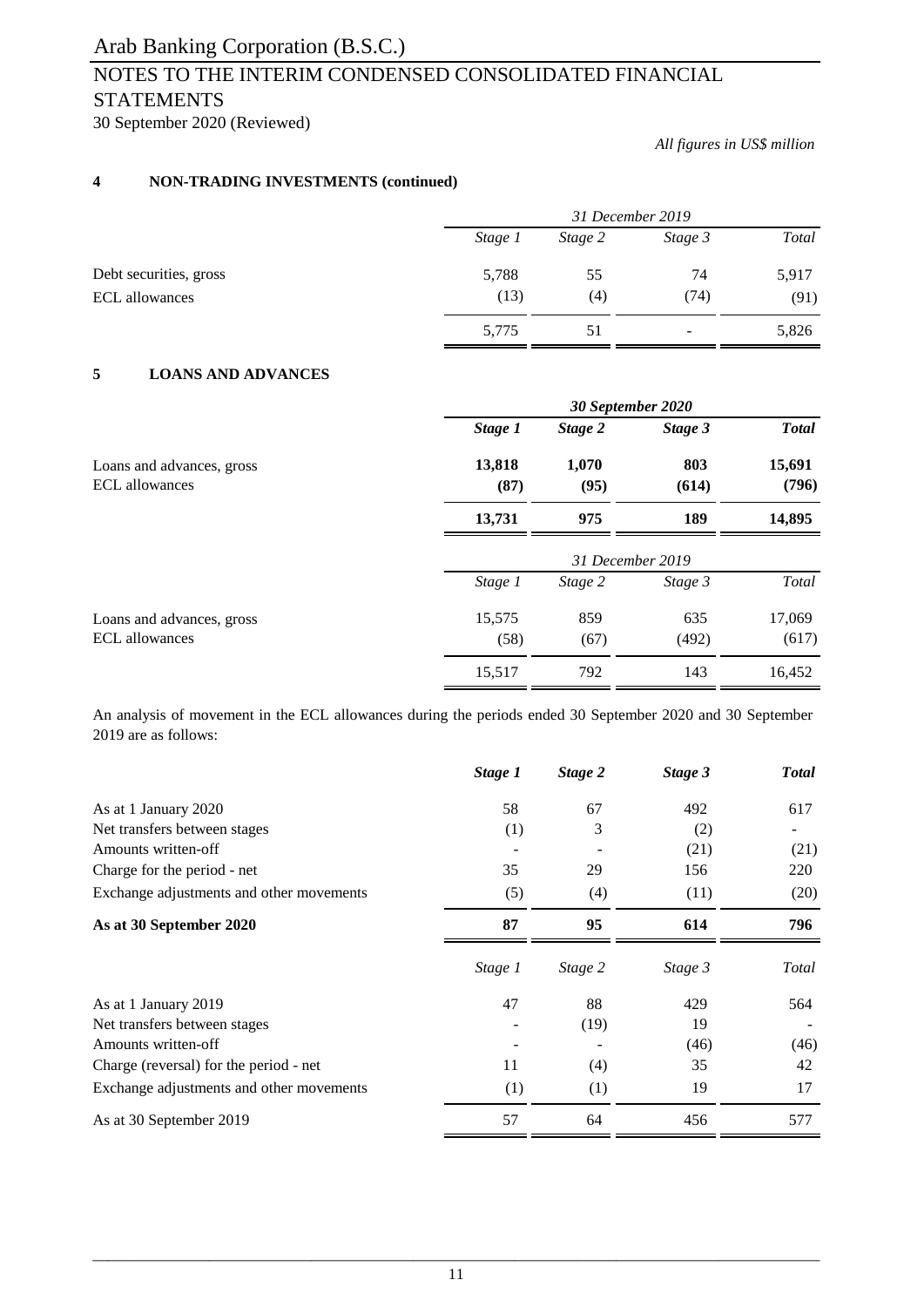30 September 2020 (Reviewed)

*All figures in US\$ million*

### **6 OTHER OPERATING INCOME**

|                                                        | 30 September | 30 September |
|--------------------------------------------------------|--------------|--------------|
|                                                        | 2020         | 2019         |
| Fee and commission income - net*                       | 104          | 147          |
| Bureau processing income                               | 17           | 24           |
| Income (loss) from trading book - net                  | 121          | (1)          |
| Gain on dealing in foreign currencies - net            | (109)        | 28           |
| (Loss) gain on hedging foreign currency movements**    | (133)        | (21)         |
| Gain on disposal of non-trading debt investments - net | 22           | 10           |
| Gain on trading securities - net                       | 13           | 5            |
| Others - net                                           | 11           | 20           |
|                                                        | 46           | 212          |

\*Included in the fee and commission income is US\$ 10 million (30 September 2019: US\$ 9 million) of fee income relating to funds under management.

\*\*Loss on hedging foreign currency movements relate to a transaction which has an offsetting impact on the tax expense for the period.

### **7 CREDIT LOSS EXPENSE**

|                                         |      | <b>30 September</b> 30 September |
|-----------------------------------------|------|----------------------------------|
|                                         | 2020 | 2019                             |
| Non-trading debt investments            |      | (1)                              |
| Loans and advances                      | 220  | 42                               |
| Credit commitments and contingent items | 8    |                                  |
| Other financial assets                  |      |                                  |
|                                         | 234  | 46                               |

#### **8 OPERATING SEGMENTS**

For management purposes, the Group is organised into five operating segments which are based on business units and their activities. The Group has accordingly been structured to place its activities under the distinct divisions which are as follows:

- **MENA subsidiaries** cover retail, corporate and treasury activities of subsidiaries in North Africa and Levant;
- **International wholesale banking** encompasses corporate and structured finance, trade finance, Islamic banking services and syndications;
- **Group treasury** comprises treasury activities of Bahrain Head Office, New York and London;
- **ABC Brasil** primarily reflects the commercial banking and treasury activities of the Brazilian subsidiary Banco ABC Brasil S.A., focusing on the corporate and middle market segments in Brazil; and
- **Others** includes activities of Arab Financial Services Company B.S.C. (c) and Ila Bank.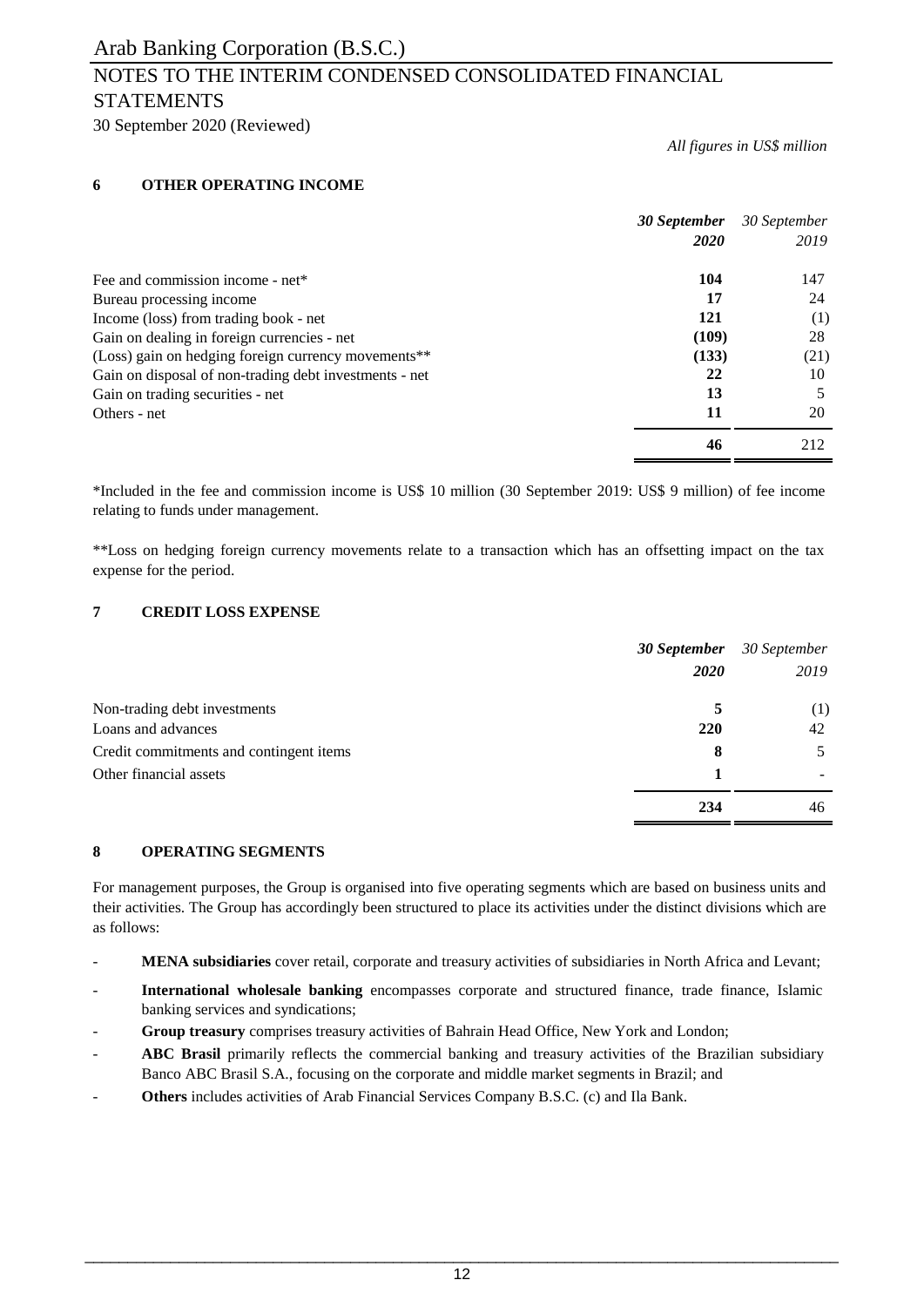# NOTES TO THE INTERIM CONDENSED CONSOLIDATED FINANCIAL **STATEMENTS**

30 September 2020 (Reviewed)

*All figures in US\$ million*

### **8 OPERATING SEGMENTS (continued)**

| Nine-month period ended<br>30 September 2020                                                                                                                    | <b>MENA</b><br>subsidiaries | <b>International</b><br>wholesale<br>banking | Group<br>treasury | ABC<br><b>Brasil</b> | <b>Others</b>        | <b>Total</b>        |
|-----------------------------------------------------------------------------------------------------------------------------------------------------------------|-----------------------------|----------------------------------------------|-------------------|----------------------|----------------------|---------------------|
| Net interest income                                                                                                                                             | 90                          | 124                                          | 48                | 108                  | 12                   | 382                 |
| Other operating income (expense)                                                                                                                                | 25                          | 44                                           | 42                | (80)                 | 15                   | 46                  |
| Total operating income                                                                                                                                          | 115                         | 168                                          | 90                | 28                   | 27                   | 428                 |
| Profit (loss) before credit losses,<br>taxation and unallocated<br>operating expenses                                                                           | 42                          | 92                                           | 73                | (44)                 | (18)                 | 145                 |
| Credit loss expense                                                                                                                                             | (14)                        | (174)                                        |                   | (45)                 | (1)                  | (234)               |
| Profit (loss) before taxation<br>and unallocated operating<br>expenses<br>Taxation (charge) reversal on foreign<br>operations<br>Unallocated operating expenses | 28<br>(12)                  | (82)<br>(2)                                  | 73                | (89)<br>136          | (19)                 | (89)<br>122<br>(77) |
| Loss for the period                                                                                                                                             |                             |                                              |                   |                      |                      | (44)                |
| Operating assets                                                                                                                                                |                             |                                              |                   |                      |                      |                     |
| as at 30 September 2020                                                                                                                                         | 3,578                       | 8,568                                        | 9,961             | 7,254                | 148                  | 29,509              |
| Operating liabilities<br>as at 30 September 2020                                                                                                                | 2,983                       |                                              | 16,034            | 6,333                | 132                  | 25,482              |
|                                                                                                                                                                 |                             | <b>International</b>                         |                   |                      |                      |                     |
| Nine-month period ended<br>30 September 2019                                                                                                                    | <b>MENA</b><br>subsidiaries | wholesale<br>banking                         | Group<br>treasury | ABC<br><b>Brasil</b> | <b>Others</b>        | Total               |
| Net interest income                                                                                                                                             | 88                          | 129                                          | 24                | 130                  | 50                   | 421                 |
| Other operating income                                                                                                                                          | 32                          | 59                                           | 32                | 72                   | 17                   | 212                 |
| Total operating income                                                                                                                                          | 120                         | 188                                          | 56                | 202                  | 67                   | 633                 |
| Profit before credit losses,<br>taxation and unallocated                                                                                                        |                             |                                              |                   |                      |                      |                     |
| operating expenses<br>Credit loss expense                                                                                                                       | 46<br>(14)                  | 104<br>(10)                                  | 41                | 105<br>(22)          | 38<br>$\overline{a}$ | 334<br>(46)         |
| Profit before taxation and<br>unallocated operating<br>expenses<br>Taxation charge on foreign                                                                   | 32                          | 94                                           | 41                | 83                   | 38                   | 288                 |
| operations<br>Unallocated operating expenses                                                                                                                    | (10)                        | (4)                                          |                   | 5                    |                      | (9)<br>(85)         |
| Profit for the period                                                                                                                                           |                             |                                              |                   |                      |                      | 194                 |
| Operating assets<br>as at 31 December 2019                                                                                                                      | 3,558                       | 10,132                                       | 8,198             | 8,113                | 67                   | 30,068              |
| Operating liabilities<br>as at 31 December 2019                                                                                                                 | 3,041                       | $\overline{\phantom{0}}$                     | 15,572            | 6,923                | 43                   | 25,579              |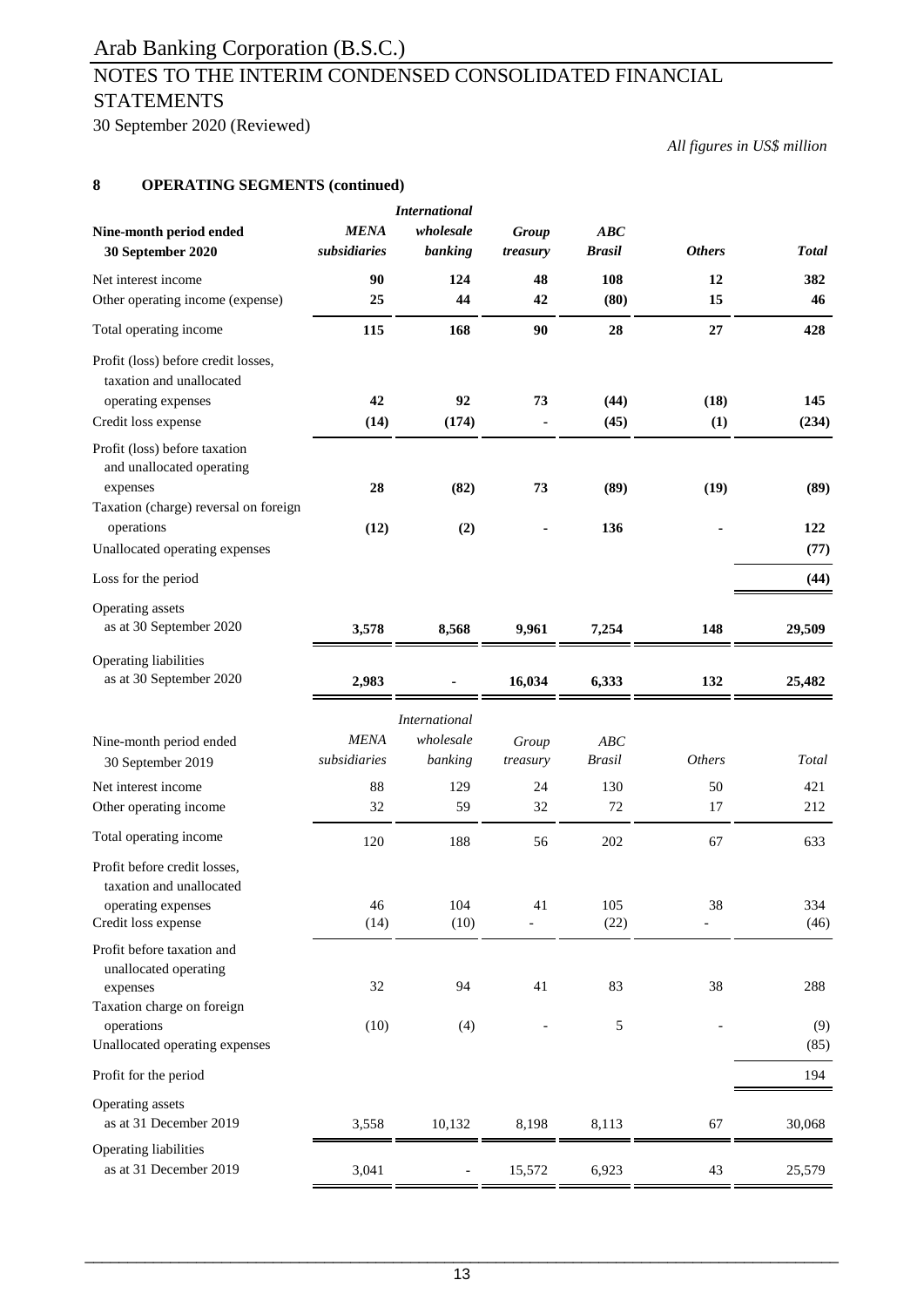30 September 2020 (Reviewed)

*All figures in US\$ million*

### **9 FAIR VALUE OF FINANCIAL INSTRUMENTS**

The following tables provides the fair value measurement hierarchy of the Group's financial assets and financial liabilities.

#### **Quantitative disclosure of fair value measurement hierarchy for assets as at 30 September 2020:**

#### **Financial assets measured at fair value:**

|                              | Level 1        | Level 2                  | <b>T</b> otal |
|------------------------------|----------------|--------------------------|---------------|
| Trading securities           | 460            | $\overline{\phantom{a}}$ | 460           |
| Non-trading investments      | 4,706          | 257                      | 4,963         |
| Loans and advances           |                | 508                      | 515           |
| Derivatives held for trading | 439            | 675                      | 1,114         |
| Derivatives held as hedges   | $\blacksquare$ |                          |               |

**Quantitative disclosure of fair value measurement hierarchy for liabilities as at 30 September 2020:**

### **Financial liabilities measured at fair value:**

|                              | Level 1                  | Level 2 | <b>Total</b> |
|------------------------------|--------------------------|---------|--------------|
| Derivatives held for trading | 397                      | 600     | 997          |
| Derivatives held as hedges   | $\overline{\phantom{0}}$ | 184     | 184          |

Quantitative disclosure of fair value measurement hierarchy for assets as at 31 December 2019:

Financial assets measured at fair value:

|                              | Level 1 | Level 2 | Total |
|------------------------------|---------|---------|-------|
| Trading securities           | 507     |         | 507   |
| Non-trading investments      | 4,762   | 165     | 4.927 |
| Loans and advances           |         | 192     | 203   |
| Derivatives held for trading | 213     | 302     | 515   |
| Derivatives held as hedges   |         |         |       |

Quantitative disclosure of fair value measurement hierarchy for liabilities as at 31 December 2019:

Financial liabilities measured at fair value:

|                              | Level 1        | Level 2 | Total |
|------------------------------|----------------|---------|-------|
| Derivatives held for trading | 150            | 313     | 463   |
| Derivatives held as hedges   | $\overline{a}$ |         |       |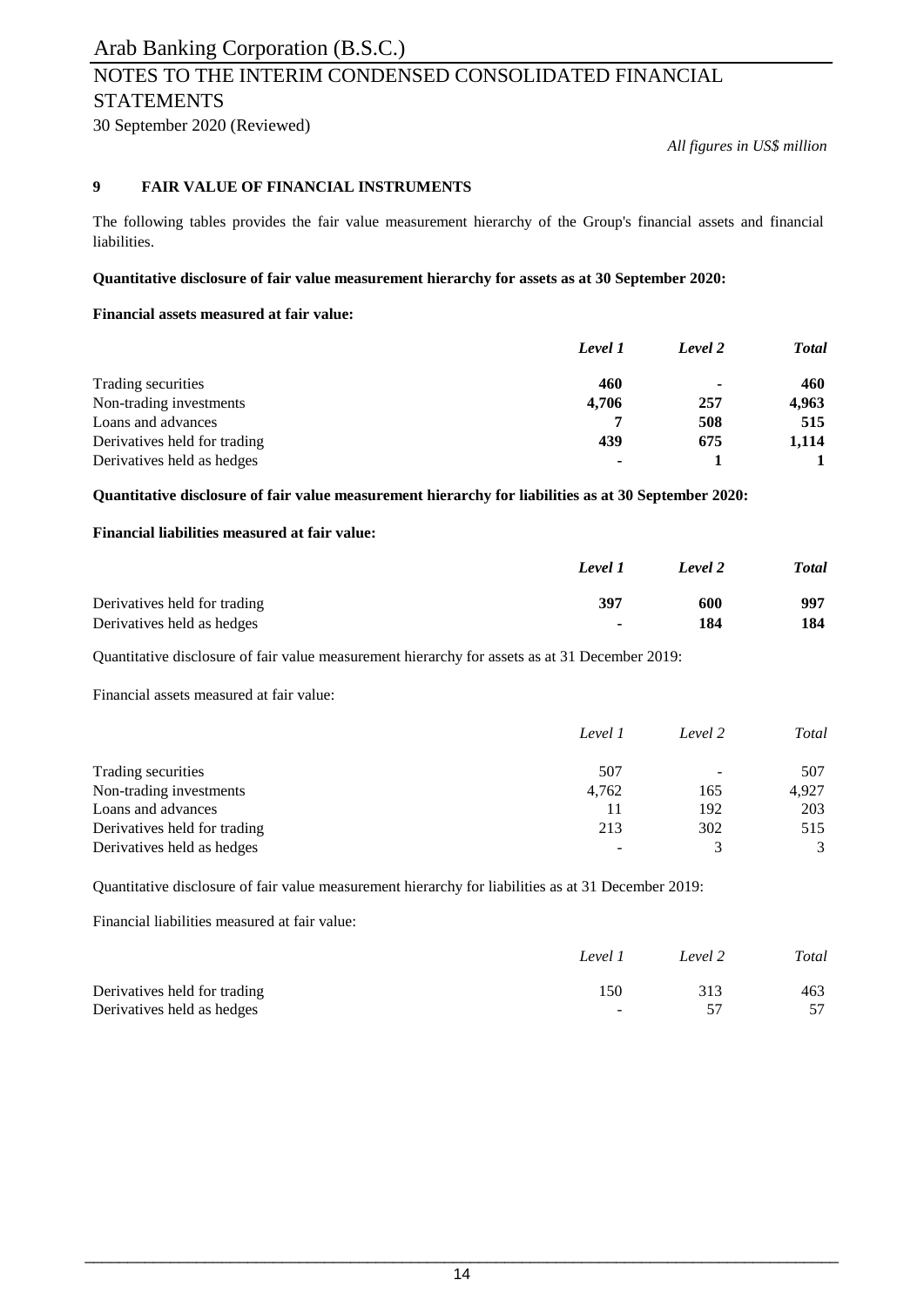# Arab Banking Corporation (B.S.C.) NOTES TO THE INTERIM CONDENSED CONSOLIDATED FINANCIAL STATEMENTS

30 September 2020 (Reviewed)

*All figures in US\$ million*

#### **9 FAIR VALUE OF FINANCIAL INSTRUMENTS (continued)**

#### **Fair values of financial instruments not carried at fair value**

Except for the following, the fair value of financial instruments which are not carried at fair value are not materially different from their carrying value.

|                                                           | 30 September 2020               |               | 31 December 2019  |               |
|-----------------------------------------------------------|---------------------------------|---------------|-------------------|---------------|
|                                                           | <b><i>Carrying</i></b><br>value | Fair<br>value | Carrying<br>value | Fair<br>value |
| <b>Financial assets</b>                                   |                                 |               |                   |               |
| Non-trading debt investments<br>at amortised cost - gross | 1,036                           | 1,037         | 912               | 913           |
| <b>Financial liabilities</b><br><b>Borrowings</b>         | 1,788                           | 1,788         | 2,080             | 2.079         |

For financial instruments that are recognised at fair value on a recurring basis, the Group determines whether transfers have occurred between Levels in the hierarchy by re-assessing categorisation at the end of each reporting period.

#### **Financial instruments in level 1**

The fair value of financial instruments traded in active markets is based on quoted market prices at the reporting date. A market is regarded as active if quoted prices are readily and regularly available from an exchange, dealer, broker, industry group, pricing service, or regulatory agency, and those prices represent actual and regularly occurring market transactions on an arm's length basis. The quoted market price used for financial assets held by the Group is the current bid price. These instruments are included in Level 1.

#### **Financial instruments in level 2**

The fair value of financial instruments that are not traded in an active market (for example, over-the-counter derivatives) is determined by using valuation techniques. These valuation techniques maximise the use of observable market data where it is available and rely as little as possible on entity specific estimates. If all significant inputs required to fair value an instrument are observable, the instrument is included in level 2.

#### **Transfers between level 1 and level 2**

There were no transfers between level 1 and level 2 during the current period and prior year.

### **10 CREDIT COMMITMENTS AND CONTINGENT ITEMS**

#### **a) Exposure (after applying credit conversion factor) and ECL by stage**

|                                      | 30 September 2020 |                  |         |              |
|--------------------------------------|-------------------|------------------|---------|--------------|
|                                      | Stage 1           | Stage 2          | Stage 3 | <b>Total</b> |
| Credit commitments and contingencies | 2,848             | 221              | 14      | 3,083        |
| <b>ECL</b> allowances                | (13)              | (8)              | (11)    | (32)         |
|                                      |                   | 31 December 2019 |         |              |
|                                      | Stage 1           | Stage 2          | Stage 3 | Total        |
| Credit commitments and contingencies | 3,789             | 289              | 25      | 4,103        |
| ECL allowances                       | (14)              | (13)             | (11)    | (38)         |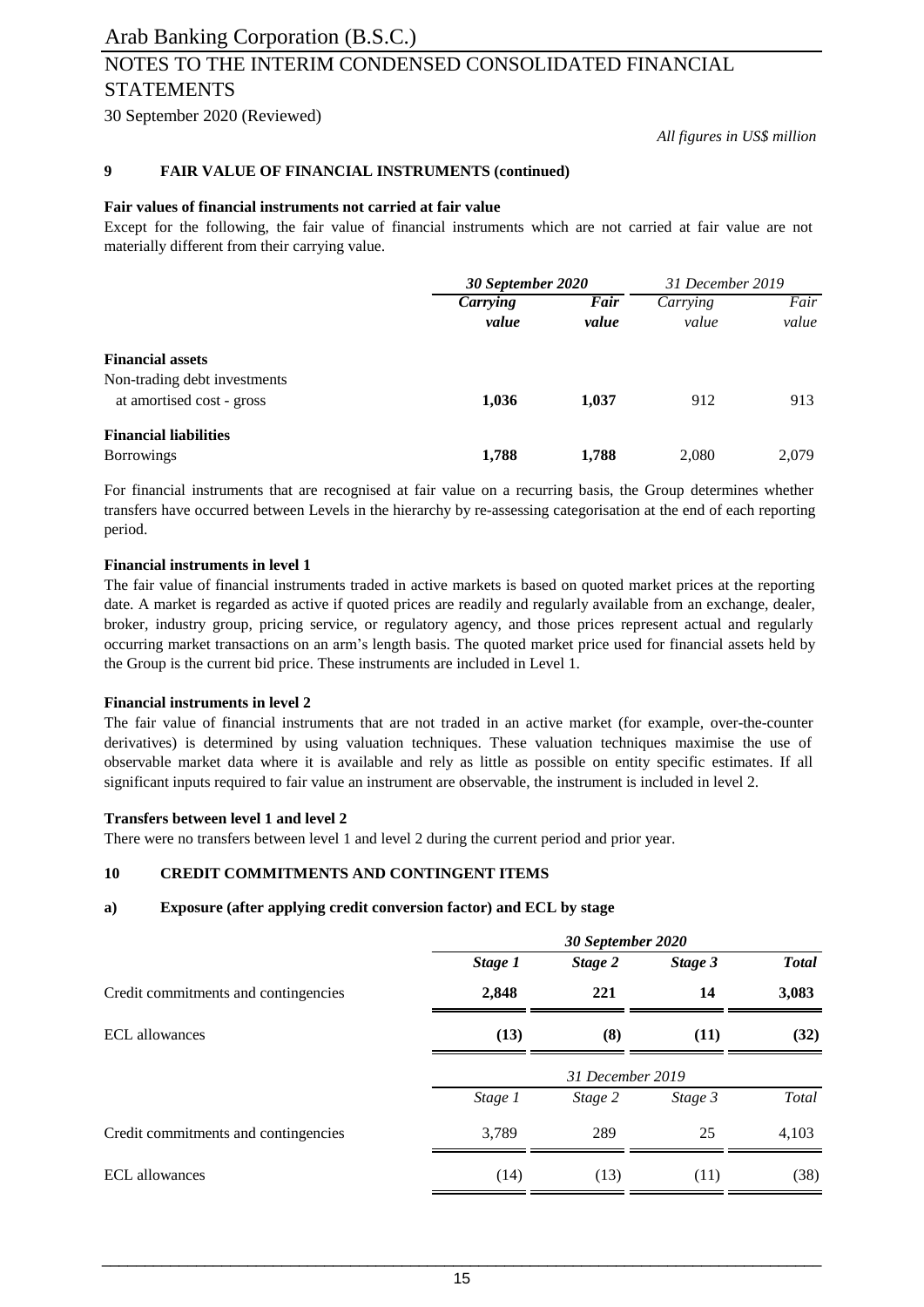# NOTES TO THE INTERIM CONDENSED CONSOLIDATED FINANCIAL **STATEMENTS**

30 September 2020 (Reviewed)

*All figures in US\$ million*

### **10 CREDIT COMMITMENTS AND CONTINGENT ITEMS (continued)**

### **a) Exposure (after applying credit conversion factor) and ECL by stage (continued)**

An analysis of movement in the ECL allowances during the period are as follows:

|                                                            | Stage 1 | Stage 2 | Stage 3 | <b>Total</b> |
|------------------------------------------------------------|---------|---------|---------|--------------|
| As at 1 January 2020<br>ECL movements for the period - net | 14      | 13      | 11      | 38<br>(6)    |
|                                                            | (1)     | (5)     |         |              |
| As at 30 September 2020                                    | 13      | 8       | 11      | 32           |
|                                                            | Stage 1 | Stage 2 | Stage 3 | Total        |
| As at 1 January 2019                                       | 14      | 22      | 16      | 52           |
| ECL movements for the period - net                         | (1)     | (6)     | (5)     | (12)         |
| As at 30 September 2019                                    | 13      | 16      | 11      | 40           |

#### **b) Credit commitments and contingencies**

|                                                                            | <b>30 September</b> 31 December |       |
|----------------------------------------------------------------------------|---------------------------------|-------|
|                                                                            | 2020                            | 2019  |
| Short-term self-liquidating trade and transaction-related contingent items | 2,538                           | 2,449 |
| Direct credit substitutes, guarantees                                      | 2,595                           | 3,349 |
| Undrawn loans and other commitments                                        | 1,823                           | 2,416 |
|                                                                            | 6.956                           | 8,214 |
| Credit exposure after applying credit conversion factor                    | 3,083                           | 4,103 |
| Risk weighted equivalents                                                  | 2,561                           | 3,059 |

#### **c) Derivatives**

The outstanding notional amounts at the reporting date were as follows:

|                                                    | 30 September<br>2020 | 31 December<br>2019 |
|----------------------------------------------------|----------------------|---------------------|
| Interest rate swaps                                | 12,618               | 14,163              |
| Currency swaps                                     | 412                  | 663                 |
| Forward foreign exchange contracts                 | 5,389                | 5,447               |
| <b>Options</b>                                     | 6,831                | 8,373               |
| <b>Futures</b>                                     | 4,996                | 4,234               |
|                                                    | 30,246               | 32,880              |
| Risk weighted equivalents (credit and market risk) | 1,915                | 2,226               |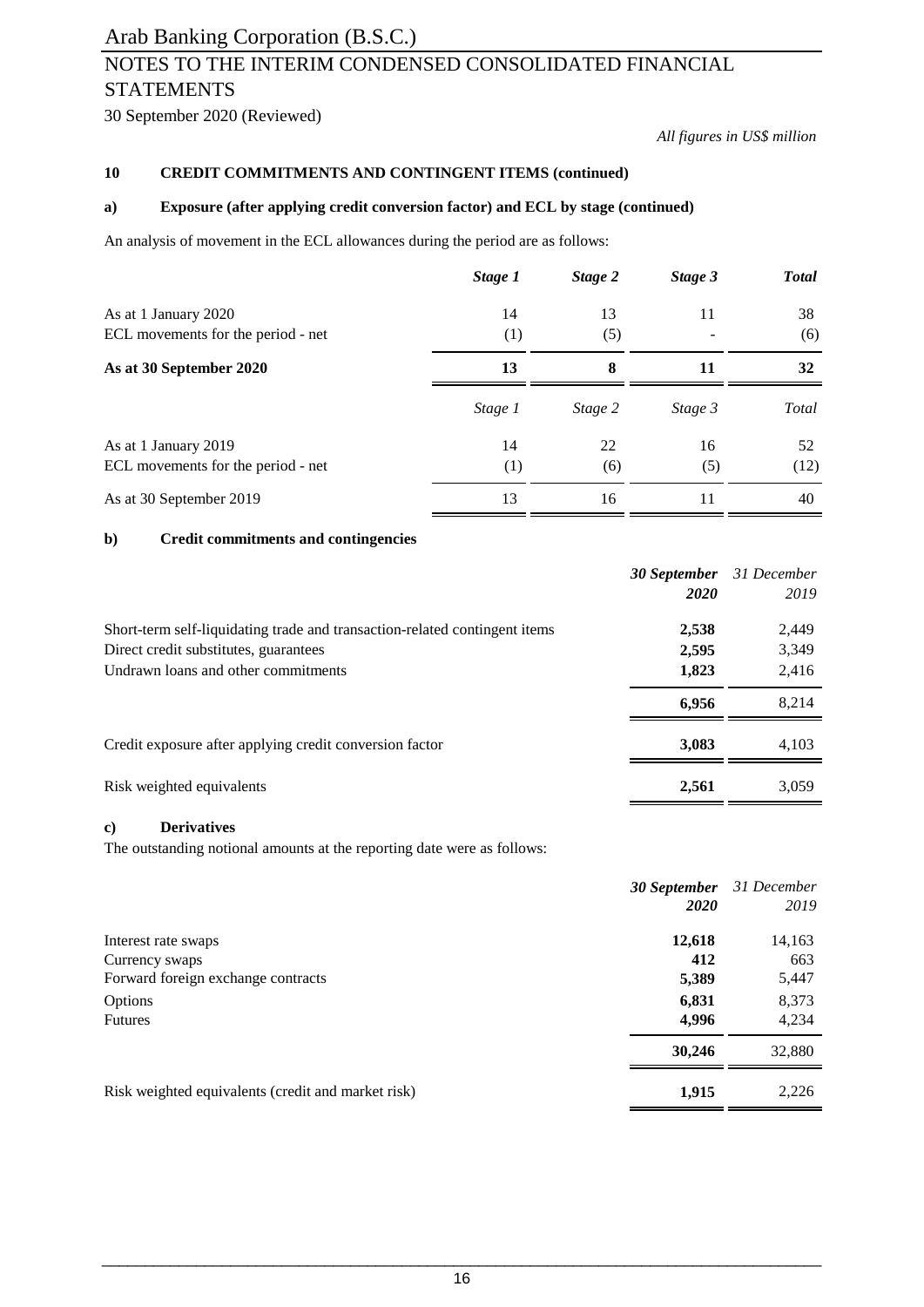30 September 2020 (Reviewed)

*All figures in US\$ million*

### **11 RISK MANAGEMENT**

#### **Liquidity risk**

The Group is required to comply with the liquidity requirements as stipulated by its regulator, the CBB. These requirements relate to maintaining a minimum of 100% (temporarily reduced to 80% up to 31 December 2020) liquidity coverage ratio (LCR) and net stable funding ratio (NSFR). LCR is calculated as a ratio of its stock of HQLA and net outflows over the next 30 calendar days. NSFR is calculated as a ratio of 'available stable funding' to 'required stable funding'. As at 30 September 2020, the Group's LCR and NSFR were at 266% (31 December 2019: 303%) and 120% (31 December 2019: 115%) respectively.

#### **12 TRANSACTIONS WITH RELATED PARTIES**

Related parties represent the ultimate parent, major shareholders, associates, directors and key management personnel of the Group and entities controlled, jointly controlled or significantly influenced by such parties. Pricing policies and terms of these transactions are approved by the Group's management.

The period-end and year-end balances in respect of related parties included in the interim consolidated statement of financial position are as follows:

|                                       |                 | <b>Major</b> |                  |              |
|---------------------------------------|-----------------|--------------|------------------|--------------|
|                                       | <b>Ultimate</b> | share-       |                  | 30 September |
|                                       | parent          | holder       | <b>Directors</b> | 2020         |
| Deposits from customers               | 3,110           | 700          | 8                | 3,818        |
| <b>Borrowings</b>                     | 1,505           |              |                  | 1,505        |
| Short-term self-liquidating trade and |                 |              |                  |              |
| transaction-related contingent items  | 204             |              |                  | 204          |
|                                       |                 | Major        |                  |              |
|                                       | <b>Ultimate</b> | share-       |                  | 31 December  |
|                                       | parent          | holder       | <i>Directors</i> | 2019         |
| Deposits from customers               | 3,161           | 700          | 8                | 3,869        |
| <b>Borrowings</b>                     | 1,505           |              |                  | 1,505        |
| Short-term self-liquidating trade and |                 |              |                  |              |
| transaction-related contingent items  | 348             |              |                  | 348          |

The income and expenses in respect of related parties included in the interim consolidated statement of profit or loss are as follows:

|                   |             | <b>30 September</b> 30 September |
|-------------------|-------------|----------------------------------|
|                   | <i>2020</i> | 2019                             |
| Commission income | Δ           | 6                                |
| Interest expense  | 73          | 123.                             |

### **13 IMPACT OF COVID-19**

On 11 March 2020, the spread of the COVID-19 virus around the world was declared a pandemic by the World Health Organisation. Many countries' governments, including the Kingdom of Bahrain and other countries where the Group operates, have implemented restrictions aimed at limiting the rate of its spread which have had immediate impact on people, businesses and economies. Additionally, governments and central banks of economies where the Group operates have launched economic support and relief measures (including payment reliefs) to minimise the impact on individuals and corporates.

The Group is closely monitoring the situation and to ensure operational resilience and continuity of our operations. The Bank has activated its business continuity planning and other risk management practices to manage the potential impact of the business disruption due to COVID-19 outbreak, on its operations and financial performance. \_\_\_\_\_\_\_\_\_\_\_\_\_\_\_\_\_\_\_\_\_\_\_\_\_\_\_\_\_\_\_\_\_\_\_\_\_\_\_\_\_\_\_\_\_\_\_\_\_\_\_\_\_\_\_\_\_\_\_\_\_\_\_\_\_\_\_\_\_\_\_\_\_\_\_\_\_\_\_\_\_\_\_\_